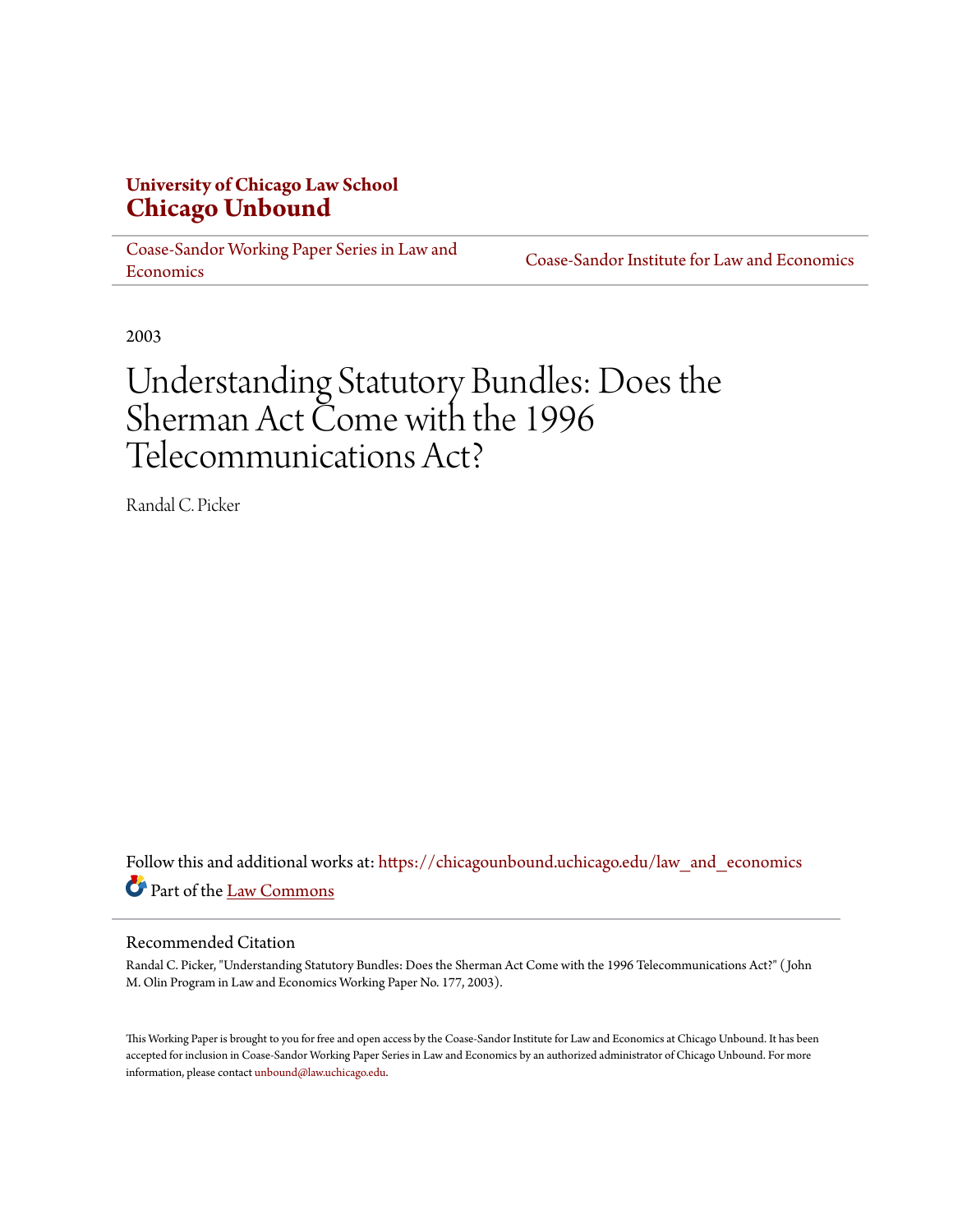# CHICAGO

**JOHN M. OLIN LAW & ECONOMICS WORKING PAPER NO. 177** 

**(2D SERIES)**



## Understanding Statutory Bundles: Does the Sherman Act Come with the 1996 Telecommunications Act?

*Randal C. Picker*

## **THE LAW SCHOOL THE UNIVERSITY OF CHICAGO**

January 2003

This paper can be downloaded without charge at: The Chicago Working Paper Series Index: [http://www.law.uchicago.edu/Lawecon/index.html](http://www.law.uchicago.edu/Publications/Working/index.html) and at the Social Science Research Network Electronic Paper Collection: [http://ssrn.com/abstract\\_id=](http://papers.ssrn.com/sol3/search.taf)374320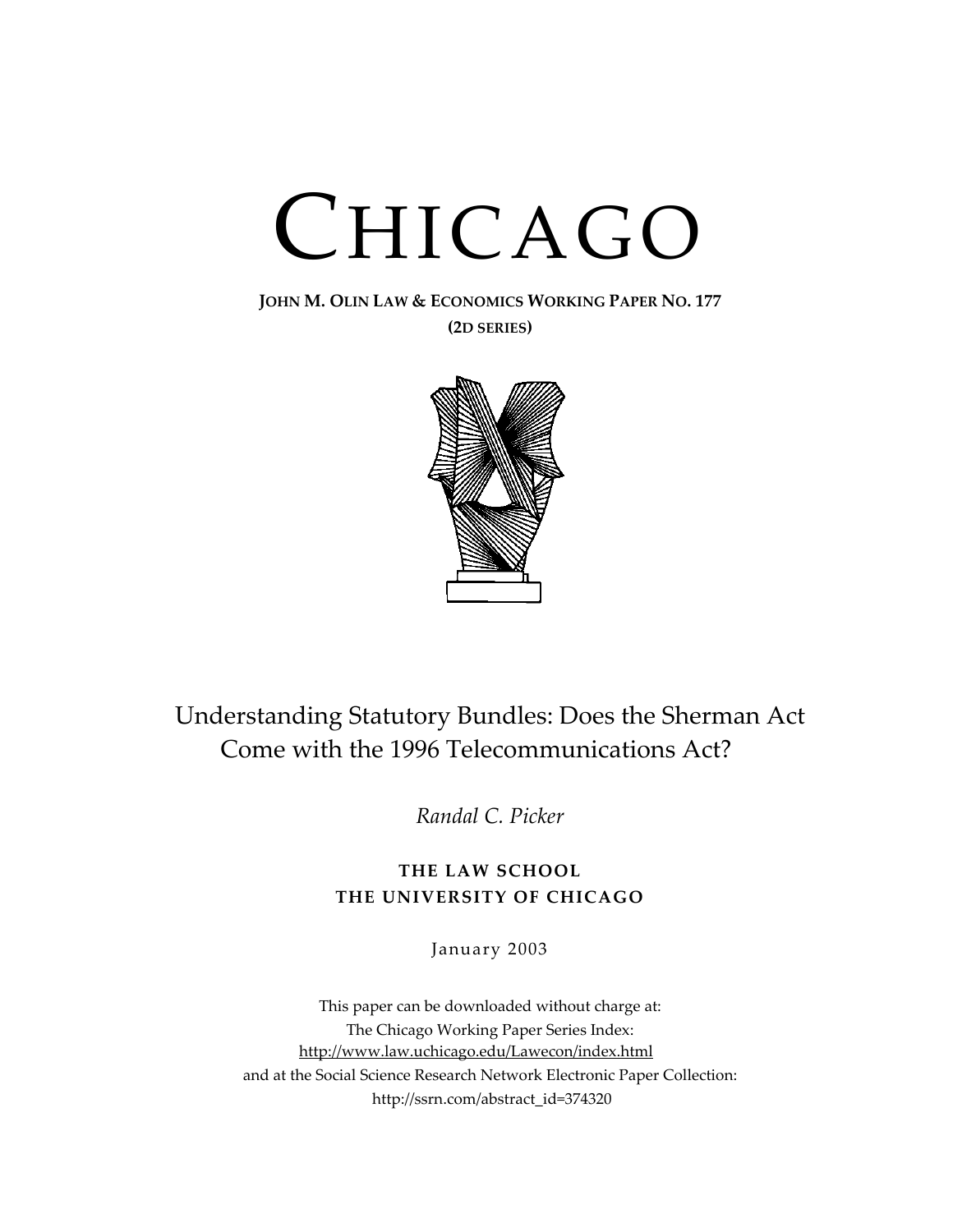## <span id="page-2-1"></span>**Understanding Statutory Bundles: Does the Sherman Act Come with the 1996 Telecommunications Act?**

### *Randal C. Picke[r\\*](#page-2-0)*

Three recent appellate decisions—*Goldwasser*, *Trinko* and *Covad*—have addressed the interplay of the 1996 Telecommunications Act and the antitrust laws. This area raises questions of both substantive law and standing. This essay focuses on standing and in particular the question of how the antitrust doctrine in *Illinois Brick* should apply to situations in which there is an alleged breach of an access duty owed by an incumbent local exchange carrier. That access duty might arise under the 1996 Act itself or under applicable antitrust doctrines, such as the essential facilities doctrine or the duty to deal with competitors seen in *Aspen Skiing*. The essay sets forth a model of access duties leading to entry and Cournot duopoly and evaluates outcomes when that access duty is breached. The essay discusses various approaches to allocating suit rights depending on the purpose of enforcing the duty. I argue that the *Illinois Brick* doctrine which bars suits by consumers as indirect purchasers should have little application to the breach of access situation as the de facto compensation rationale of *Illinois Brick* won't operate when the entrant has been denied the mandated access.

As we approach seven years under the Telecommunications Act of 1996, we are developing a meaningful case law about how the Act works. The Act has been to the Supreme Court twice and for better or worse—will probably be back soon.<sup>1</sup> One issue that will almost certainly go to the Court in the near future is the question of how the antitrust laws and the 1996 Act should be integrated. Three appellate courts have addressed this question—two in the last six months—and other circuits will soon get their swings in.

Section I of the paper briefly sets out the issues seen in the three leading appellate decisions. Section II sets out a simple model of the social welfare consequences of an access breach and various approaches to assigning lawsuit rights to entrants and consumers. Section III matches up the results of the model with how the substantive law of antitrust and the 1996 Act interact together and with standing rules for telecommunications and antitrust, and in particular, the antitrust doctrine in *Illinois Brick*, which bars consumers from suing their remote sellers manufacturers typically but here possibly the local exchange carrier required by the 1996 Act to give access to unbundled network elements.

<span id="page-2-0"></span><sup>\*</sup> Copyright © 2002, Randal C. Picker. All Rights Reserved. Paul and Theo Leffmann Professor of Commercial Law, The University of Chicago Law School. Senior Fellow, The Computation Institute of the University of Chicago and Argonne National Laboratory. I thank the John M. Olin Program in Law and Economics at The University of Chicago Law School for its generous research support, and through the Olin Program, Merck & Co., Inc.; Microsoft Corp.; and Pfizer, Inc.

<sup>&</sup>lt;sup>1</sup> AT&T Corp v. Iowa Utilities Board, 525 U.S. 366 (1999) and Verizon Communications v. Federal Communications Commission, 122 S.Ct. 1646 (2002). For skeptical commentary about the utility the Supreme Court's efforts in those cases, see Douglas Lichtman & Randal C. Picker, Entry Policy in Local Telecommunications: Iowa Utilities and Veri-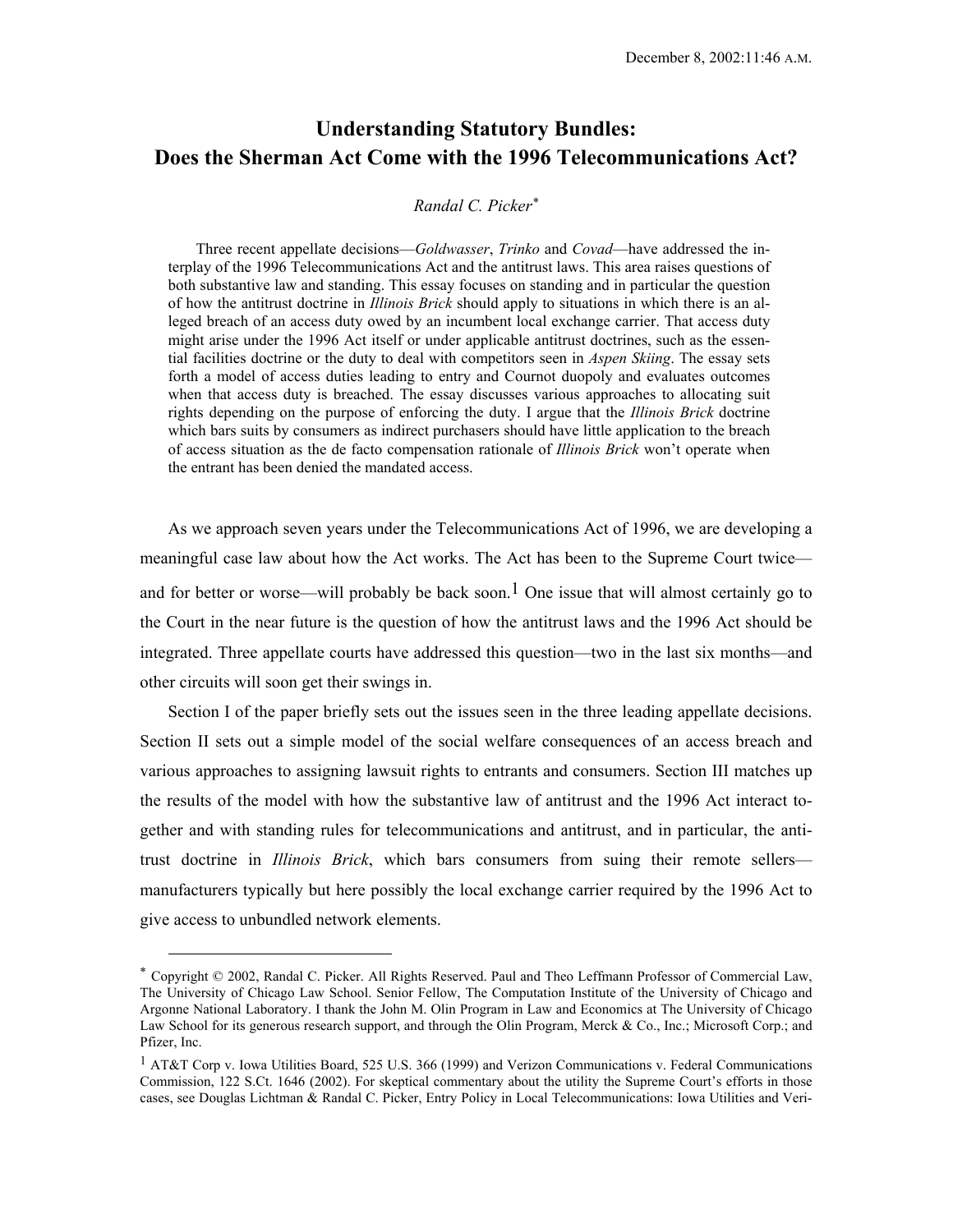#### **I. A Quick Tour of the Cases**

To plunge in and set the scene quickly, in mid-2000, the Seventh Circuit issued its decision in *Goldwasser v. Ameritech Corp*. [2](#page-3-0) In *Goldwasser*, consumer plaintiffs brought a class-action complaint against their local phone company. The complaint set forth 20 alleged violations of the 1996 Act. These were alleged as violations of the Act itself, and without more, as violations of Section 2 of the Sherman Act, which bars monopolization and attempted monopolization. The plaintiffs sought treble damages for the Sherman Act violations and declaratory and injunctive relief. The district court dismissed the complaint under the filed rate doctrine, which, under certain circumstances, protects from inquiry rates authorized by a regulator, $3$  and for lack of antitrust standing.

The Seventh Circuit affirmed the dismissal. The Court noted that while antitrust does impose some obligations on an incumbent to deal with other firms—seen most notably in *Terminal Railroad* and *Aspen Skiing[4](#page-3-2)*—those duties are relatively limited. In contrast, the 1996 Act creates broad sharing obligations based on status—status as a local exchange carrier or an incumbent local exchange carrier—without regard to any showing of monopolization under Section 2. Regardless of your views of the controversial essential facilities doctrine,<sup>5</sup> there is little doubt that the detailed access obligations of the 1996 Act go far beyond whatever access rights exist under the antitrust laws, as the Seventh Circuit quickly found. That meant that to just allege a violation of the access rules of the 1996 Act, without more, insufficiently alleged a violation of the Sherman Act.

The Seventh Circuit went on to consider whether a properly alleged essential facilities claim could be maintained notwithstanding the 1996 Act. The plaintiffs indeed did allege that they had made out such claims. The Court held that access obligations imposed through antitrust litigation could conflict with those imposed under the Act by state commissions or the FCC and that the more specific regulations set forth in the 1996 Act took "precedence over the general antitrust laws."<sup>6</sup> The Seventh Circuit noted that the antitrust savings clause contained in the Act<sup>7</sup> would

zon (forthcoming, The Supreme Court Review, 2003).

<span id="page-3-0"></span><sup>2 222</sup> F.3d 390 (7th Cir. 2000).

<span id="page-3-1"></span><sup>3</sup> Reaffirmed by the Supreme Court in Square D Co. v. Niagara Frontier Tariff Bureau, Inc., 476 U.S. 409 (1986).

<span id="page-3-2"></span><sup>4</sup> United States v. Terminal Railroad Ass'n, 224 U.S. 383 (1912); Aspen Skiing Co. v. Aspen Highlands Skiing Corp., 472 U.S. 585 (1985).

<span id="page-3-3"></span><sup>5</sup> Phillip Areeda, Essential Facilities: An Epithet in Need of Limiting Principles, 58 Antitrust L.J. 841 (1990); Dennis W. Carlton, A General Analysis of Exclusionary Conduct and Refusal to Deal—Why *Aspen* and *Kodak* are Misguided, 68 Antitrust L.J. 659 (2001).

<span id="page-3-4"></span><sup>6</sup> Goldwasser, 222 F.3d at. 401.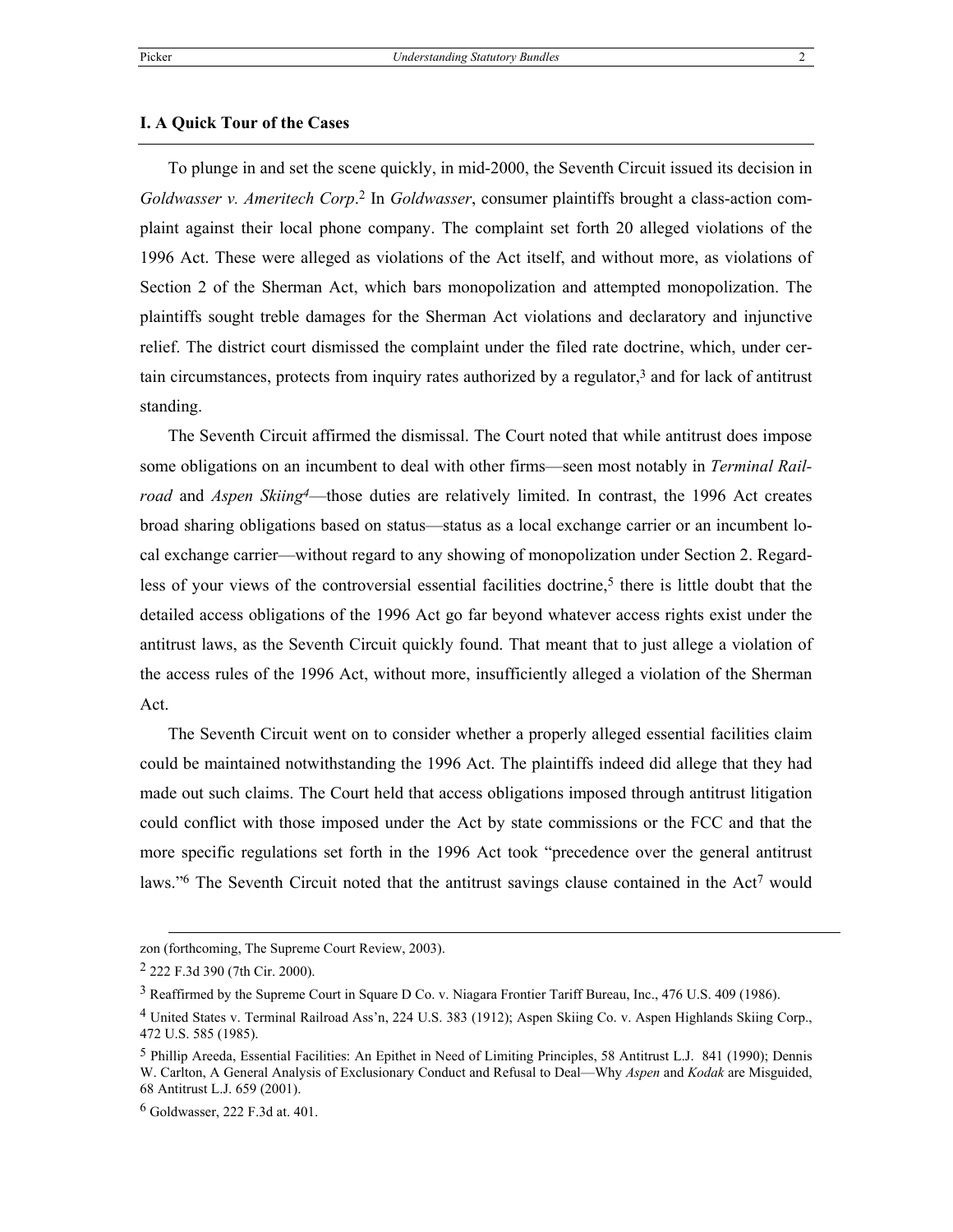operate elsewhere, where less detailed regulation posed less of a potential for conflict between the antitrust laws and the 1996 Act.

The Second Circuit jumped in mid-2002 in its decision in *Trinko*. [8 A](#page-4-0)T&T had entered into an interconnection agreement with NYNEX pursuant to Sec. 252 of the 1996 Act. That agreement, which was approved by a New York state commission,<sup>9</sup> contained a dispute resolutions clause setting forth the "exclusive remedy" for violations of the agreement. AT&T soon alleged breach and on March 9, 2000, Bell Atlantic—NYNEX's successor after a merger—entered into a consent decree regarding the alleged violations, plus it paid \$3 million to the United States and \$10 million to AT&T and other competitor for losses.

Soon after that, Trinko filed a class action against Bell Atlantic—now Verizon after a merger with GTE—alleging violations of the 1996 Act and the Sherman Act. The district court dismissed based on a conflict between the antitrust laws and the 1996 Act and on the view that Trinko was seeking to assert rights that belonged to AT&T. On appeal to the Second Circuit, a number of issues were raised, most of which are not the focus of this essay and which I shall therefore ignore.<sup>10</sup> The Second Circuit turned to whether Trinko could satisfy the rules for antitrust standing under the doctrine of *Illinois Brick*, which announced a rule barring indirect purchasers from pursuing antitrust claims against their indirect sellers (a consumer buyer from a retailer didn't have antitrust standing to sue the manufacturer).<sup>11</sup> I pursue that issue in more detail below. On the antitrust claims themselves, the Second Circuit found that Trinko had alleged independent antitrust claims—that is, claims that did not allege antitrust violations merely because of violations of the interconnection rules of the 1996 Act. That distinguished *Trinko* from *Goldwasser*, where the antitrust claims were purely derivative of the 1996 Act.

This therefore squarely presented a situation where the same act might violate both the antitrust laws and the 1996 Act. Under prior Second Circuit caselaw, the court would not find implicit immunity through the 1996 Act from the antitrust laws absent "plain repugnancy." And for the court to reach that conclusion, it would have to do so in the face of a specific savings clause contained in the 1996 Act which provides that "nothing in this Act or the amendments made by

<sup>7 47</sup> U.S.C. § 152, Historical and Statutory Notes.

<span id="page-4-0"></span><sup>8</sup> Law Offices of Curtis V. Trinko, L.L.P. v. Bell Atlantic Corp., 294 F.3d 307 (2nd Cir. 2002), cert petition pending.

<span id="page-4-1"></span><sup>9</sup> Order Approving Interconnection Agreement, Case 96-C-0723, 1997 WL 410707 (N.Y.P.S.C. June 10, 1997).

<span id="page-4-2"></span> $10$  These included whether Trinko had standing under the Communications Act to assert alleged violations of the antidiscrimination provisions of Sec. 202 of that Act—the Second Circuit found that he did—and whether Trinko had standing to assert an alleged violation of Sec. 251, where the court avoided the standing question as it concluded that the defendant had complied with Sec. 251 in entering into an interconnection agreement with AT&T.

<span id="page-4-3"></span><sup>11</sup> Illinois Brick Co. v. Illinois, 431 U.S. 720 (1977).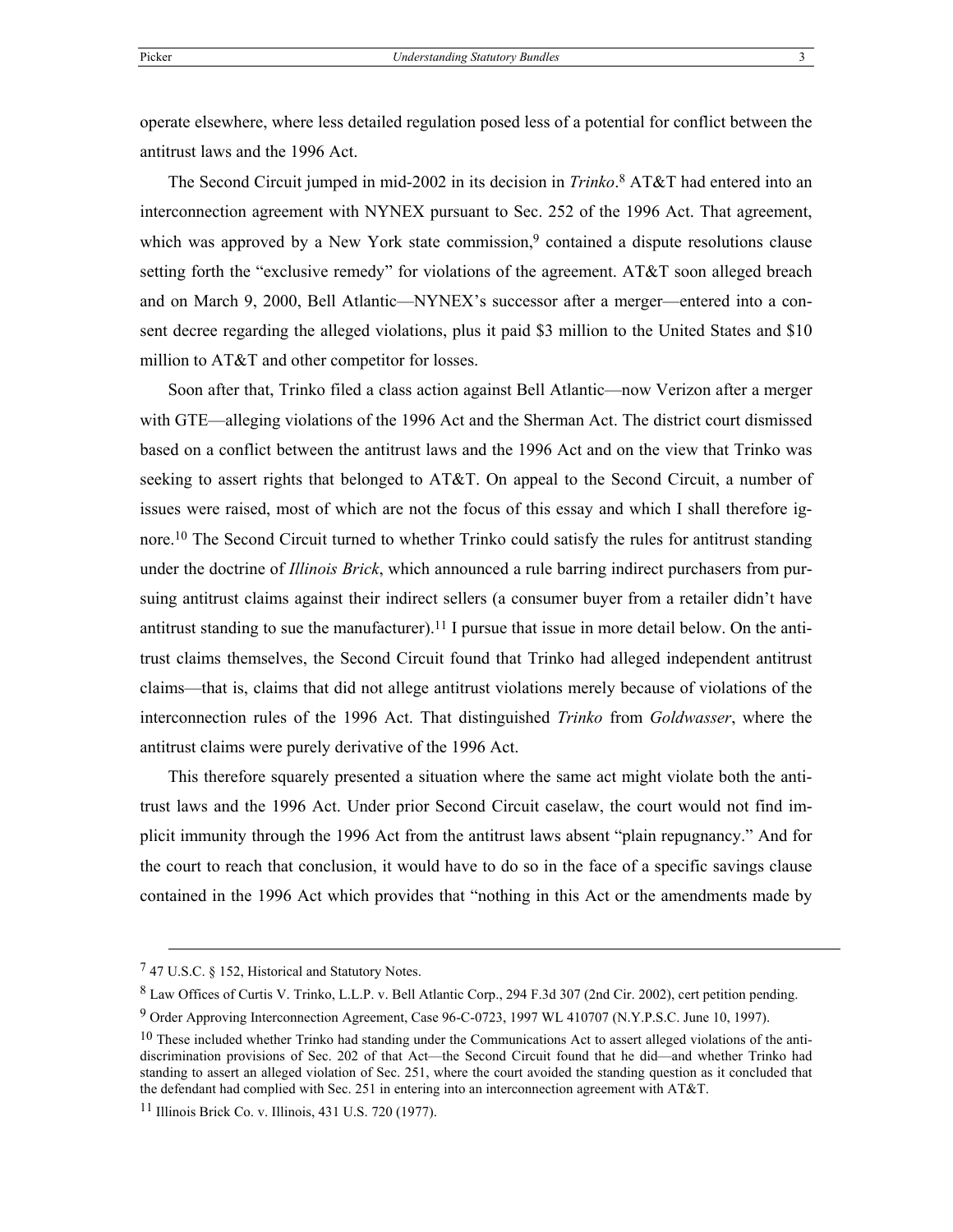this Act … shall be construed to modify, impair or supercede the applicability of any of the antitrust laws.["12 T](#page-5-0)he Second Circuit concluded that that makes the plain repugnancy notion an uphill fight.

The Second Circuit then considered the question of how antitrust remedies might intersect with the 1996 Act. The court saw damages in favor of consumers such as Trinko as unproblematic, as damages create no conflicting requirements. Indeed, the court viewed damages to Trinko as useful "consumer compensation" absent under the  $1996$  Act.<sup>13</sup> In contrast, the court saw injunctive remedies under the antitrust laws as possibly creating conflicts with the statutory interconnection requirements of the 1996 Act and thus urged "particular judicial restraint.["14](#page-5-2) Finally, the court made clear that it was not addressing the power of a potential entrant to pursue antitrust claims.[15 I](#page-5-3)nstead, at the close of *Trinko*, we have consumers positioned to pursue antitrust claims and potential entrants proceeding under the interconnection regime of the 1996 Act.

One week later, in *Covad Communications Co. v. Bellsouth Corp.*, [16](#page-5-4) the Eleventh Circuit held that an entrant could sue under both the 1996 and antitrust law for alleged breaches of interconnection duties. Covad properly alleged a series of antitrust claims—essential facilities, refusal to deal and a price squeeze—and the key question was whether those claims were preempted by the 1996 Act. The court followed the analysis in *Trinko*—plain repugnancy required, plus the savings clause analysis—added a tour of the legislative history, and rejected the analysis in *Goldwasser* to the extent that it conflicted with the analysis in *Covad*.

#### **II. Enforcing Access Rights**

As a matter of first principles, it is hard to understand why we could not apply both the 1996 Telecommunications Act and the Sherman Act. Actually, that formulation is a little crude though it captures the spirit of the idea. Imagine access regulations consisting of detailed statutory mandates coupled with general fill-in powers. We normally understand fill-in powers to reflect the considerable costs of specifying ex ante rules that will apply to difficult-to-imagine future states of the world. So we legislate in specifics for the things that we understand now and build in flexibility to address changes in the future. This is a conventional way of describing incomplete contracts written by private parties. We might also understand general powers to allow legislative

<span id="page-5-0"></span><sup>12 47</sup> U.S.C. § 152, Historical and Statutory Notes.

<span id="page-5-1"></span><sup>13</sup> Trinko at 328.

<span id="page-5-2"></span><sup>14</sup> Id. at 329.

<span id="page-5-3"></span><sup>15</sup> Id. at 329 n.16.

<span id="page-5-4"></span><sup>16 299</sup> F.3d 1272 (11th Cir. 2002)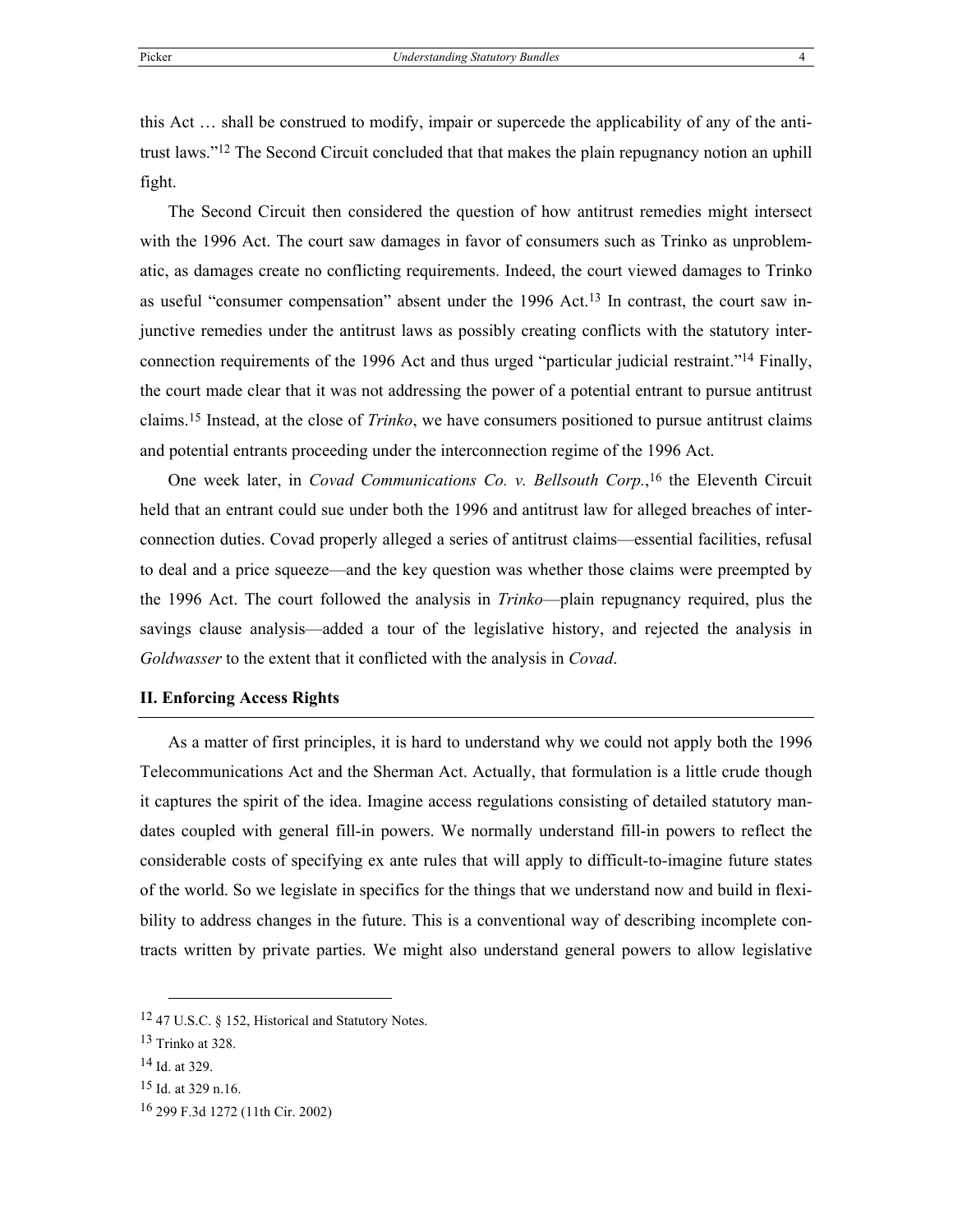deals to be reached when there might not be agreement on more specific language, where each side is betting on how the regulator will interpret the language.<sup>[17](#page-6-0)</sup>

Note that put this way, we have said nothing about who should make decisions about implementing this mixed scheme of general and specific statutory mandates. One regulator? Two? A mix of federal and state regulators? Courts? Private plaintiffs? Put this way, these are obviously very broad questions that go far beyond the limited aims of this essay. So, to track the issues in *Goldwasser*, *Trinko* and *Covad*, focus on private plaintiffs and consider two natural candidates: the blocked competitor and consumers.

The competitor who does not receive access may—or may not—suffer lost profits. Consumers may be harmed as well, as consumer surplus might be higher absent the access breach. Some harmed consumers will be those who actually consume the end-product. These inframarginal consumers get as much of the good as they would have absent the breach, but they pay more for the good because of the reduction in competition caused by the access breach. From a social standpoint, we need to have a distributional metric to assess these consumers, as output hasn't changed for them and we have just transferred value from these consumers to the incumbent. We have a second group of consumers as well. These are consumers who would have purchased the good at the lower prices that would have resulted from competition under the mandated access.

It might help to have a little toy model to play with to talk through these issues. Consider an industry with a demand curve given by  $p = z - q$ . This obviously is just a very simple linear demand curve. Assume that the incumbent has a fixed marginal cost of c to produce each unit of the good in question. The incumbent has a blocking position, so absent an entrant gaining access to the incumbent's technology, the incumbent will have a monopoly.

If the incumbent monopolist maximizes profits, with a little math, we have enough information to calculate profits and consumer surplus. These are given by:

$$
\Pi^M = \frac{1}{4} (z - c)^2, \ CS^M = \frac{1}{8} (z - c)^2 \tag{1}
$$

Overall social welfare is just the sum of the two.

-

Now make it possible for entry by giving the entrant access to the relevant technology at a per-unit cost of  $p_a$ . As is standard, we now need to make some assumptions about how the incumbent and the potential entrant will interact. Will the resulting competition be over price (Bertrand competition), perhaps over quantity (Cournot competition) and will it be simultaneous or in sequence (Stackelburg competition). These are standard questions for IO competition models, but

<span id="page-6-0"></span><sup>17</sup> Cass R. Sunstein, Incompletely Theorized Agreements 108 Harv. L. Rev. 1733 (1995).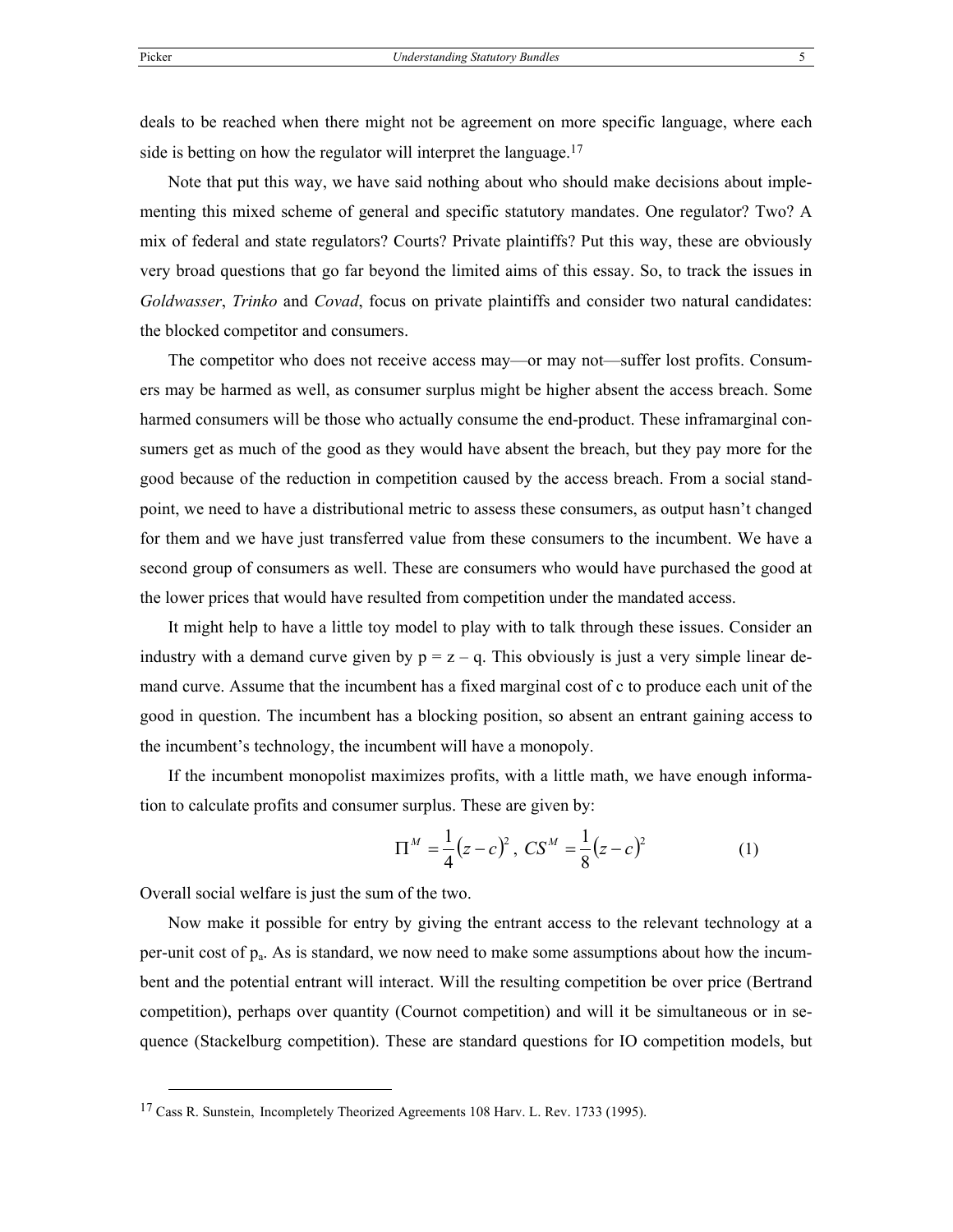for now assume Cournot competition. Note now that entry means that the incumbent has two sources of revenue, from consumers from sales in the product market and from the entrant, from per unit input sales.

With a little more math, we can come up with more results. Start with the quantities that will be selected by the incumbent and the entrant:

$$
q_i = \frac{1}{3}(z + p_a - 2c), q_e = \frac{1}{3}(z + c - 2p_a)
$$
 (2)

We know of course that the access price will alter the entrant's quantity but note the way in which it also alters the *incumbent's* final quantity. The incumbent's output is increasing in the access price. Higher access prices discourage entry creating greater space for the incumbent to produce.

Turn next to profits to profits and consumer surplus. These are fairly complex, so it might help to focus on a special case, namely where the regulator sets the price of access equal to the marginal cost ( $p_a = c$ ). Note that in that case, the incumbent and the entrant produce the same amount, as they face the same costs and sales to the entrant are neither a source of profit or loss for the incumbent. Profits for the incumbent and the entrant and consumers surplus are given by:

$$
\Pi^{i} = \frac{1}{9}(z - c)^{2}, \ \Pi^{e} = \frac{1}{9}(z - c)^{2}, \ CS^{a} = \frac{2}{9}(z - c)^{2} \tag{3}
$$

In some sense, what we most care about are the changes relative to the first situation. Those are given by:

$$
\Delta\Pi^{i} = -\frac{5}{36}(z-c)^{2}, \Delta\Pi^{e} = \frac{1}{9}(z-c)^{2}, \ \Delta CS = \frac{7}{72}(z-c)^{2} \tag{4}
$$

Together this gives the increase in overall social welfare that results from Cournot entry resulting in a duopoly when the access price is set at marginal cost:

$$
\Delta SWF = \frac{5}{72}(z - c)^2 \tag{5}
$$

Consumer surplus is up, profits are down and social welfare rises, though by less than the amount of the increase in consumer surplus. Some of the increase in consumer surplus arises from the additional consumers served with more competition. Another chunk of it is just a transfer away from producers to consumers. That part doesn't add to social welfare; only the additional output actually increases social welfare. Note also that entry transfers profits away from the incumbent to the entrant, but, as just noted, competition reduces overall profits to the benefit of consumers.

What does all of this say on our enforcement questions on access? We need to know what we are trying to accomplish. On these assumptions, we should expect the potential entrant to sue if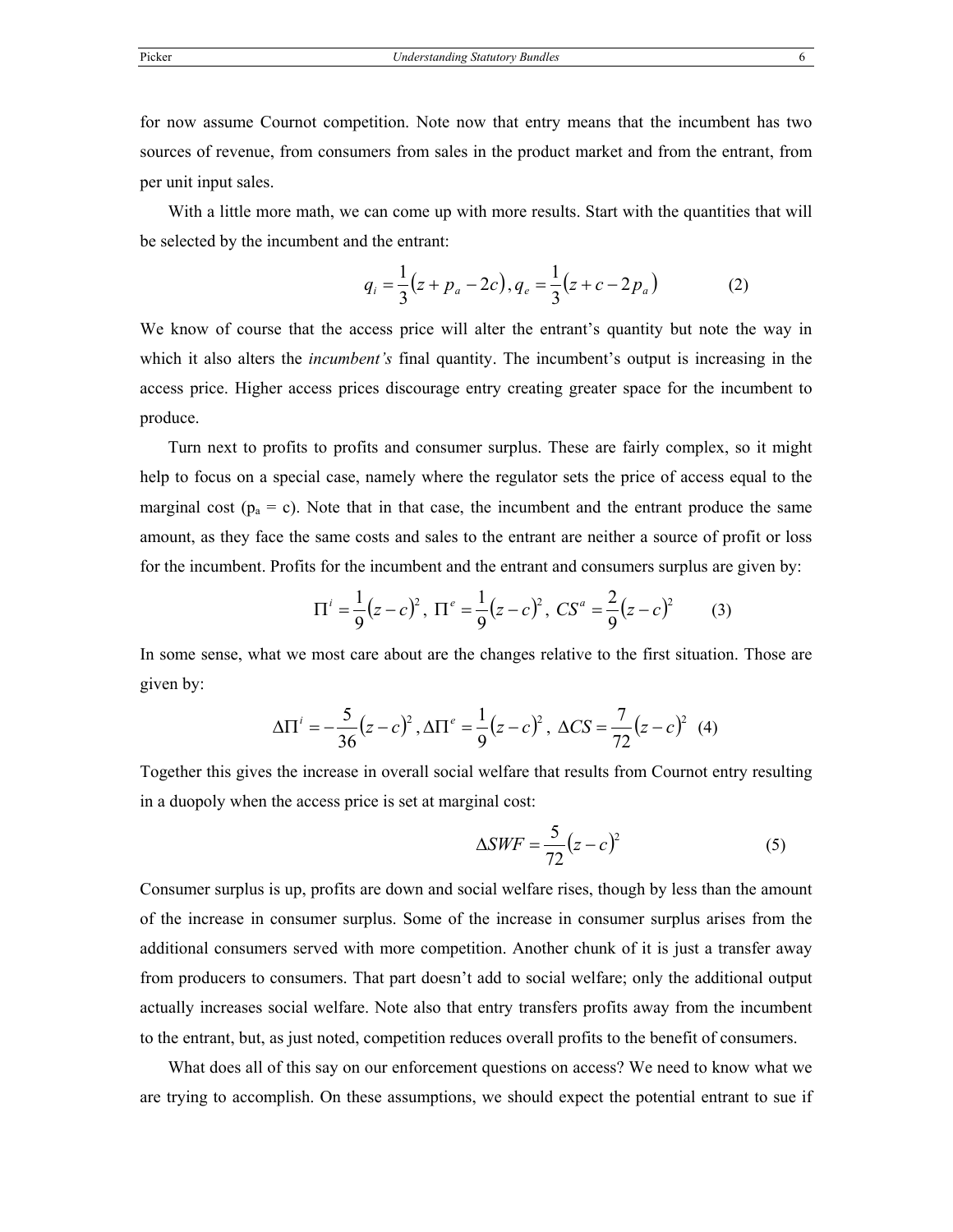the incumbent fails to comply with its access obligations, assuming of course that the cost of litigating is less than the lost profits the entrant suffers. Indeed, within the toy model, the potential entrant has a slightly stronger incentive to sue than the consumers (all of 1/72's difference to be sure). If what we want is specific enforcement of the access obligation, we don't necessarily need both the entrant and the consumers to sue. One mechanism of enforcement may suffice, and all would benefit from the enforcement.

That, of course, suggests that there could be a free rider problem associated with enforcement resulting in specific performance. If we start to factor some chance of legal error, consumers might elect not to bring suit on the hopes that the entrant would pursue its remedies and the entrant might do the same. Of course, one way to solve the free rider problem in that situation is to bar either the entrant or the consumers from bringing suit. If consumers were barred from asserting rights—again, either rights under the 1996 Act or the antitrust laws—we would concentrate the incentive to sue in the potential entrants, though we might need to worry about collective actions in that group as well.

In contrast, if the goal of enforcement is at least partially compensatory, then just allowing one suit would be a mistake. The entrant has lost profits from the wrongful denial of access, while the consumers have lost consumer surplus. The wrongful denial of access harms both, and, as a general matter, when a single act hurts multiple parties, each person gets to sue for their losses. This is particularly relevant here, where the possibility of profits is precisely what induces entry—exactly what the 1996 Act seeks to encourage—and the consumer surplus that flows to consumers from entry is one of the core aims of the Act. The 1996 Act seeks to foster entry to push the benefits of competition to consumers and to minimize the need to regulate prices in the retail market. Other than getting benefits to consumers, there is little reason to embrace the elaborate access rules of the 1996 Act.

Another possible goal is to deter ex ante breach by incumbents through the threat of ex post damages. Would we achieve that if only AT&T could sue in *Trinko* and it could only assert its damages? Quite plausibly not. Look at the formulations in equation (4). The incumbent loses more from competition than the entrant gains (a difference of 1/36 times the squared term). The incumbent could afford to pay the entrant's damages and have money left over. This just reflects the fact that as between the incumbent and the entrant, the incumbent's breach is efficient. The incumbent and the entrant don't want to compete since the benefits just flow to the consumers. In that framework, the interconnection agreement and its breach just operate as a mechanism for dividing up the monopoly rents. Suits by consumers alone wouldn't suffice either, as the incumbent loses more from competition than the consumers gain (a difference of 3/72 times the squared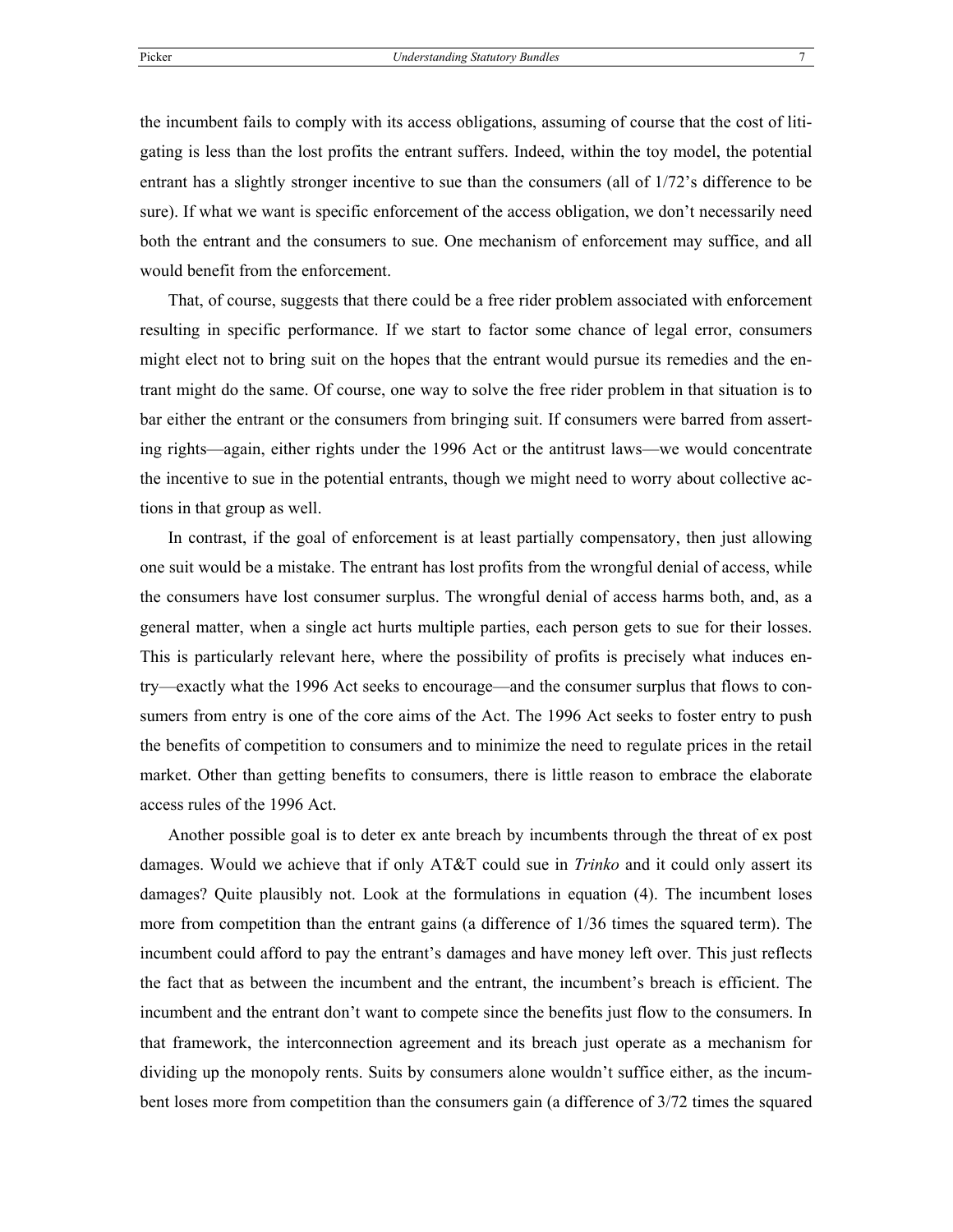1

term). We actually need the threat of both suits to deter the breach (or, at least the threat that both harms will be asserted).

An alternative approach would be to focus on the extra profits obtained by the incumbent from the access breach and require disgorgement. If we were merely seeking to deter the access breach and were not focusing on compensation to those harmed by the breach, we could assign the right to enforce that remedy to almost anyone. In reality, we would naturally look to entrants, consumers or regulators. Entrants may have the best information about whether a breach has taken place; they after all are squarely in the middle of trying to make the access right work and also have an insider's knowledge of the business. Regulators might see multiple alleged breaches across many cases, and thus would have a large numbers advantage in assessing access breakdowns. Consumers would seem to be least well situated to enforce a disgorgement remedy. They lack direct knowledge of the interaction between the incumbent and the entrant, aren't particularly knowledgeable about the operation of the industry, and may see only one case ever.

Whether we would require a multiplier ala antitrust treble damages depends on what we are trying to accomplish. It would be foolish to take on in this essay the large question of the merits of punitive damages.[18](#page-9-0) Consider the under-detection rationale for punitive damages, namely, that imperfection detection of violations creates an incentive to breach even in the face of a disgorgement remedy, since some of the time the breacher will get away with it. Damage multiplying treble damages or punitive damages generally—might adjust for that to restore a sufficient ex ante penalty to deter breach.[19](#page-9-1)

We should think rationale has little role to play here, suggesting little reason for damage multipliers. Entrants should detect breaches naturally. They are calling the incumbent day by day to gain access to lines and other unbundled network elements. To be sure, the entrants may face some uncertainty, but this could just as easily result in too many claims for breach as in too few.

Here is what all of this suggests. If we are just looking for an injunction ordering performance of the access right, we can assign the right to sue to either the entrant or the consumers. If may make sense to assign it to one or the other to avoid free-riding issues, and the entrant is almost certainly better situated to know whether an access breach has taken place. If we are looking to deter breach through disgorgement, if we believe that avoiding multiple liability is important—as

<span id="page-9-0"></span><sup>18</sup> See Cass R. Sunstein**,** Daniel Kahneman & David Schkade, Assessing Punitive Damages, 107 Yale L.J. 2071 (1998); A. Mitchell Polinsky and Steven Shavell, Punitive Damages: An Economic Analysis, 111 Harv. L. Rev. 869 (1998).

<span id="page-9-1"></span><sup>&</sup>lt;sup>19</sup> For a discussion along these lines for antitrust treble damages, see Herbert Hovenkamp, Federal Antitrust Policy: The Law of Competition and Its Practice 646 (2nd ed., West Group, 1999).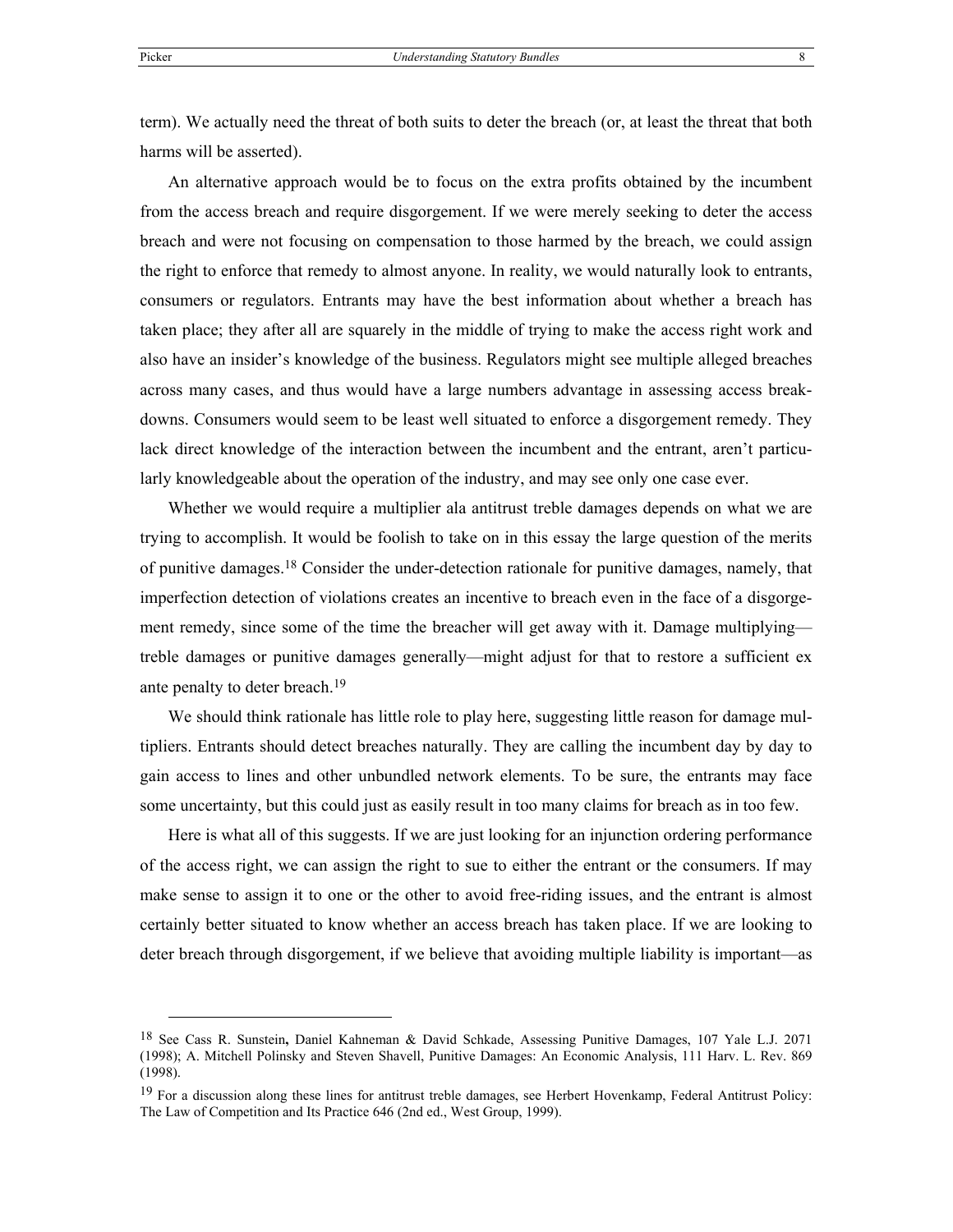we often  $d\sigma^{20}$ — we should again assign the right to sue and the entrant again has better information. In the alternative, we could deter breach and compensate those harmed by the access breach by letting the entrant sue for lost profits and the consumers sue for lost consumer surplus. At least within the confines of the model, these amounts are quite distinct and readily separable. Nothing in the analysis suggests a role for damage multipliers based on the need to gross up damages to adjust for undetected breaches, as we should expect entrants to catch breaches in ordinary course.

#### **III. Matching the Model and the Law**

The discussion so far has been fairly abstract. The model in Section II traces out the consequences of an "access breach" which results in less competition than would otherwise take place and assesses ways of (i) calculating damages/penalties depending in part on whether we are seeking to compensate those harm or just deter breaches in the first place, and (ii) assigning enforcement rights depending on why we are trying to accomplish. Both the incumbent and the entrant can set price to consumers, though I did treat the access price by the entrant as being set by regulators. We should consider how this abstract set up matches with the substantive law of access and standing doctrine.

#### *A. Integrating Antitrust Substantive Law and the 1996 Act*

*Goldwasser*, *Trinko* and *Covad* consist of the standard antitrust claim soup, a mix of things thrown together in the hopes that something good will result. Goldwasser seemingly stated no independent antitrust claims, apparently in the hope that he could make the possibly easier showing of a breach of the 1996 Act's access rules and then morph that into an antitrust violation. The Seventh Circuit appropriately saw through that: access "rights" under the antitrust laws are notoriously difficult to pin down and require a substantial showing of market power and typically depend on the existence of an essential facility. The 1996 Act just imposes access rights on an assortment of local exchange carriers, and so there is a large difference between the substantive antitrust doctrine of access and that under the 1996 Act.

Of course, Goldwasser just pled poorly, or more likely, strategically. Trinko did better, or at least the Second Circuit thought that he did. The court saw in the complaint a possible essential facilities claim and a possible monopoly leveraging claim. Certainly a careful complaint could allege an essential facilities claim, as such claims have succeeded before when telcom entrants have sought access to an incumbent's facilities.<sup>21</sup> The monopoly leveraging claims turns on the

l

<span id="page-10-0"></span> $^{20}$  See William M. Landes & Richard A. Posner, Should Indirect Purchasers Have Standing To Sue Under the Antitrust Laws? An Economic Analysis of the Rule of *Illinois Brick*, 46 U. Chi. L. Rev. 602 (1979) and the cases cited therein.

<span id="page-10-1"></span><sup>21</sup> MCI Communications Corp. v. AT&T, 708 F.2d 1081, 1132-33 (7th Cir. 1983).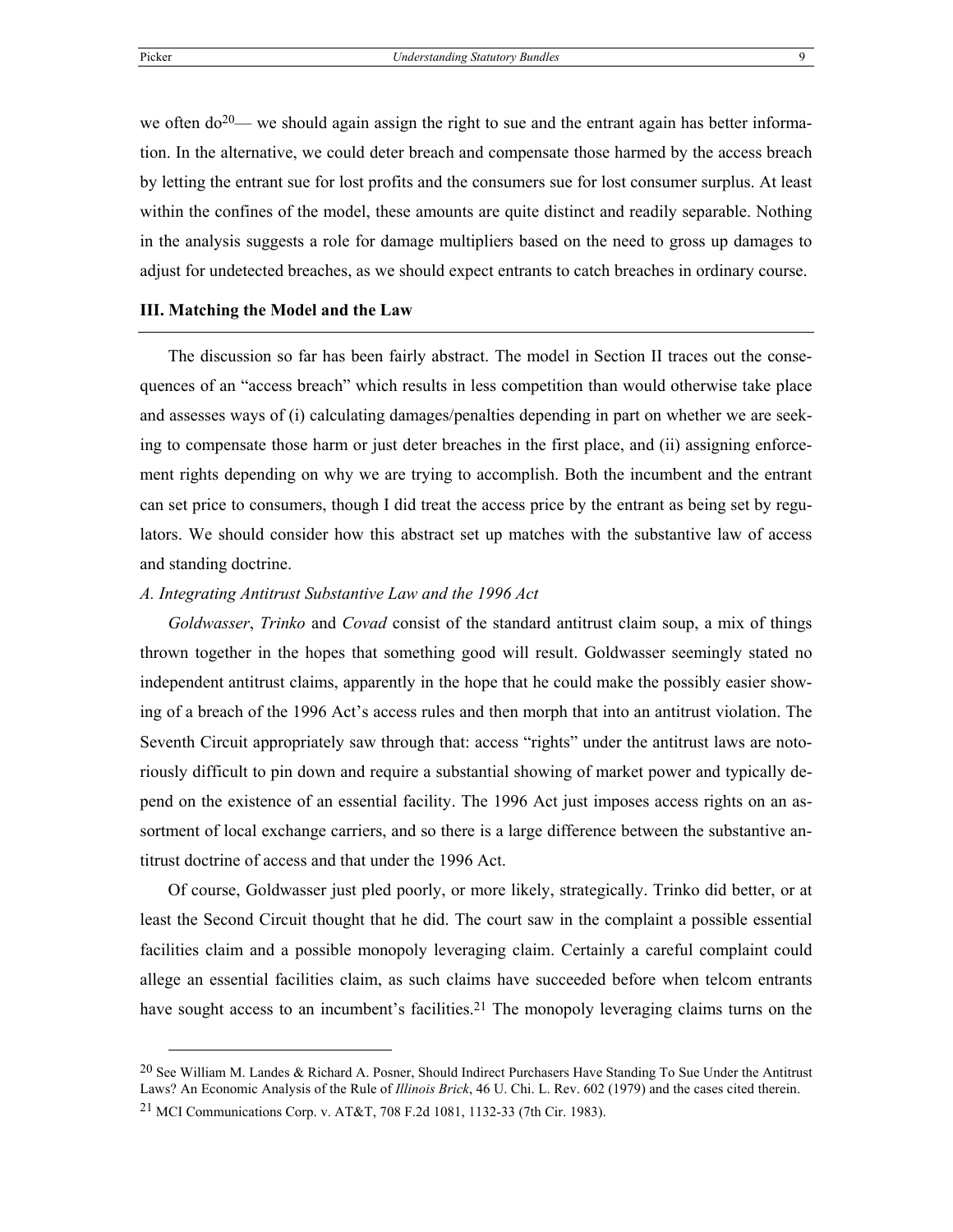idea that Bell Atlantic had monopoly power in the wholesale market for local loop access and that it was seeking to leverage that power into a competitive advantage in the retail market.

Finally, Covad adds to the essential facilities claims a distinct refusal to deal claim based upon alleged denied access and a price squeeze claim based on wholesale prices that were alleged to be impermissibly high. The refusal to deal claim emerges from the fact that in *Aspen Skiing*, the Supreme Court specifically disclaimed reliance on the essential facilities doctrine in finding that Aspen Skiing had a duty to deal with its competitor[.22](#page-11-0) As if one uncertain antitrust access doctrine wasn't enough!

We should consider the ways in which these antitrust claims might conflict with the 1996 Act. For our purposes, the independent antitrust status of these claims probably shouldn't matter too much. So, for example, whether monopoly leveraging is or isn't a good antitrust doctrine is separate and apart from how it should intersect with the 1996 Act. Our concern should be the way in which enforcing otherwise applicable antitrust doctrines might undercut the operation of the Sec. 251 access rules.

As suggested above, I find no conceptual conflict between the detailed access rules of Sec. 251 and the contingent, general access rules of antitrust law. In the law, we often set forth a series of particular rules and confer on an authority—be it court or regulator—the ability to fill in gaps. When we do that, we routinely face the issue of how to police the regulators to ensure that they are honestly filling in the terms of the intentionally incomplete scheme set forth by Congress and not overturning that scheme.

The cases suggest that the courts are sensitive to these issues. The antitrust savings clause of the 1996 Act suggests that the courts have the duty to continue to apply antitrust law to access situations. The *Trinko* majority captures this exactly when it expresses concern about injunctive relief "disrupting the regulatory scheme" and the need for courts to exercise restraint where injunctive relief is appropriate[.23](#page-11-1)

#### *B. Standing*

Section II focused on the consequences of an access breach. Quite intentionally, nothing in that analysis turns on the source of the duty, that is, whether the access obligation flows from antitrust or from the 1996 Act. The lost profits and consumer surplus follow from the denial of access that allows the monopoly to continue.

-

<span id="page-11-0"></span><sup>22</sup> Aspen Skiing, 472 U.S. at 611 n. 44 (1985).

<span id="page-11-1"></span><sup>23</sup> Trinko at 330.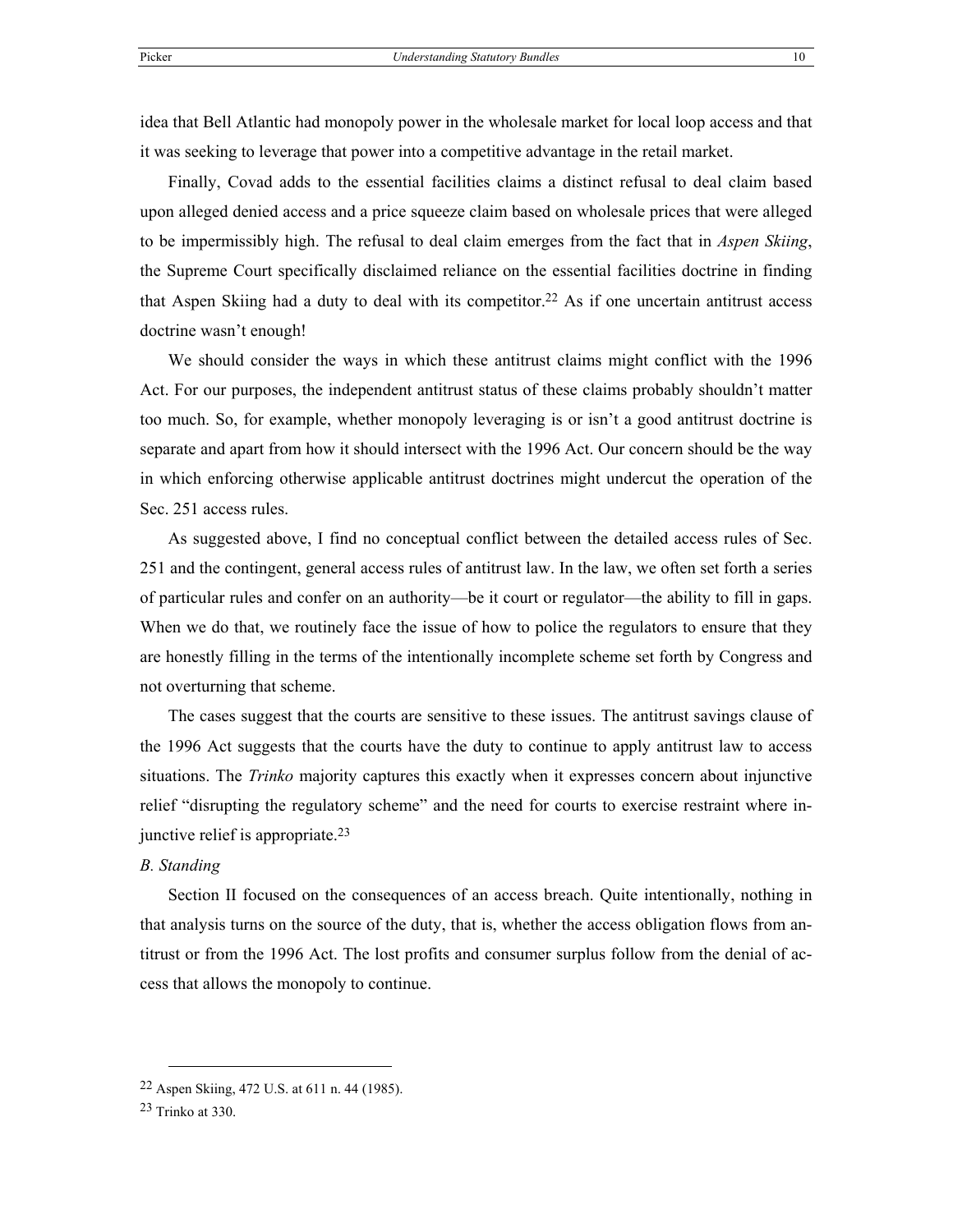We have two standing questions to consider. The first is purely internal to telecommunications law, namely, who has standing to asserts claims for violations of the interconnection rules set forth in Sec. 251. The analysis in Section II suggests that standing rules should follow quickly on once we figure out our general approach to remedies for access breaches. There is little reason to think that that analysis should not carry over as well to telecommunications law proper. That is not my focus here, so I will not pursue it, especially since the disagreement in *Trinko* between the majority and the dissent suggests that the statutory and doctrinal issues are not simple.

So turn instead to the antitrust standing rule set forth in *Illinois Brick*. That case bars indirect purchasers from pursuing antitrust actions "up the chain," so a consumer buying from a retailer who in turn had purchased from a manufacturer could not sue the manufacturer. *Illinois Brick* meshes with *Hanover Shoe*[24](#page-12-0) in which the Supreme Court held that a defendant in an antitrust action could not bar a claim on the basis that the overcharged plaintiff had been able to "pass on" the overcharges to its customers and hence had suffered no damages from the antitrust violation.

The rule in *Illinois Brick* is typically defended as avoiding the risk of multiple liability.[25](#page-12-1) At least within the stark confines of the model here, we don't face that problem. We can cleanly separate out the lost profits that a potential entrant will suffer from the reduction in consumer surplus inflicted on consumers who lose the benefit of competition between the incumbent and the entrant.

In *Trinko*, the Second Circuit noted that the interconnection cases present a different setting than that usually addressed by *Illinois Brick*. AT&T did purchase inputs from Bell Atlantic, but it was not "solely" a customer of Bell Atlantic. Instead, local loop access in hand, AT&T immediately competed with Bell Atlantic[.26](#page-12-2) This sufficed, in the Second Circuit's view, to take *Trinko* outside of *Illinois Brick* so as to permit Trinko to satisfy the standard for antitrust standing.

We should consider this analysis. The conventional defense of *Illinois Brick* focuses on the expected behavior of the firm purchasing the input, which is then resold to consumers. The purchasing firm realizes that it is being overcharged; that each purchase brings with it treble damages which therefore effectively lowers the price of the input; and that competition among input purchasers pushes the benefits of the damages claim to consumers.<sup>27</sup> The success of this mechanism obviously depends on a fine sense of how antitrust works—oh good, we have noticed that they

<span id="page-12-0"></span><sup>24</sup> Hanover Shoe Co. v. United Shoe Machinery Corp., 392 U.S. 481 (1968).

<span id="page-12-1"></span><sup>25</sup> See Landes and Posner, supra note 20.

<span id="page-12-2"></span><sup>26</sup> Trinko at 324-25.

<span id="page-12-3"></span><sup>27</sup> See Landes and Posner, supra note 20, at 605-06.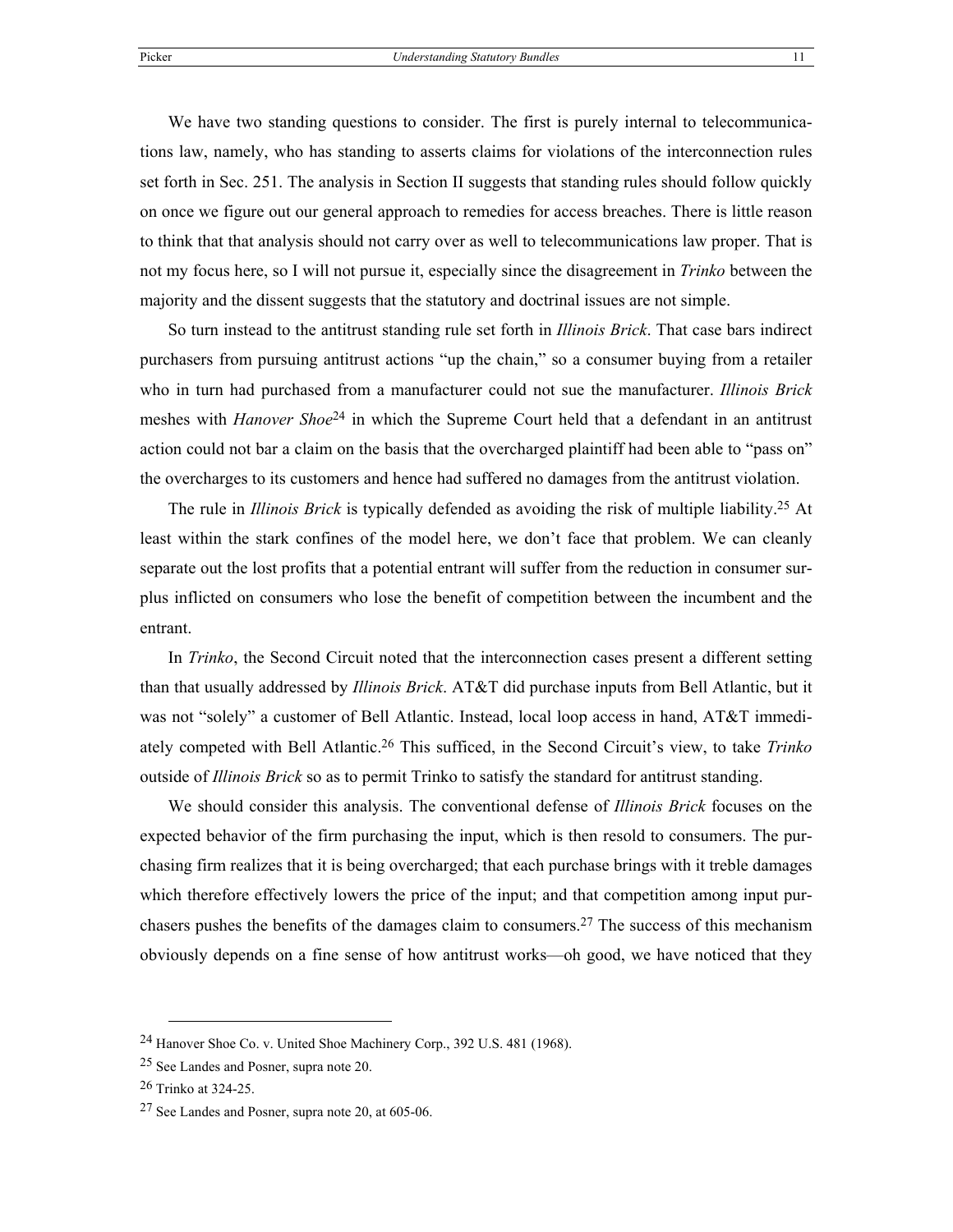are overcharging us, so go buy more and announce a sale price for our customers—but there is a more basic point as we try to carry this analysis to the interconnection access rules.

This vision of *Illinois Brick* assumes ready access to the input. The whole point of the 1996 Act's interconnection rules is that entrants find a hard time getting access. In the extreme case, the denial of access is total and no damages are passed to consumer's buying from the entrant because there is no entrant and there are no sales by the entrant. In the less extreme case, the denial of access is at least partial. Moreover, in the situation addressed by the 1996 Act, competition is minimal, so there may be no press to pass on damages to customers, plus it is uncertain whether the entrant can actually assert antitrust damages at all. Recall that *Trinko* didn't face this issue and left it open, while *Covad* clearly holds that an entrant can assert antitrust claims. Put slightly differently, this is not an overcharge situation. To the extent that the entrant is able to get access, the price of access will be set pursuant to the pricing rules of Sec. 252 as implemented by state public utility commissions. And that price may very well be protected from inquiry under the filed rate doctrine.

We should step back to see how well this analysis meshes with Supreme Court doctrine, especially as seen in the Court's last extended look at *Illinois Brick*, *Kansas v. Utilicorp United, Inc.*[28](#page-13-0) In that case, the Court declined to carve out an exception for regulated industries to the general rule in *Illinois Brick*. Kansas and Missouri sought to assert parens patriae claims on behalf of residential consumers who bought natural gas from regulated public utilities. The states argued that the utilities passed through 100 per cent of their costs, and hence, if natural gas producers had overcharged the utilities, consumer should recover.

The states also argued that the harms to the utilities and the consumers were separable and therefore there was no risk of multiple recoveries. The Court declined to consider that point, believing that the additional litigation burdens of allowing more parties dwarfed any possible benefit of doing so.[29 T](#page-13-1)hat was especially true, in the Court's view, as the new litigants who would be added under the proposed exception—consumers—lacked expertise and experience.[30](#page-13-2)

Finally, the Court saw a substantial burden in embracing a case-by-case, industry-by-industry inquiry into whether *Illinois Brick* would apply. The core point of *Illinois Brick* was to simplify already complex antitrust litigation. Any exception to the rule would require a substantial inquiry as to whether the exception had been met or not, and that would increase the burden on the courts and on litigants.

<span id="page-13-2"></span><span id="page-13-0"></span><sup>28 497</sup> U.S. 199 (1990).

<span id="page-13-1"></span><sup>29</sup> Id. at 213.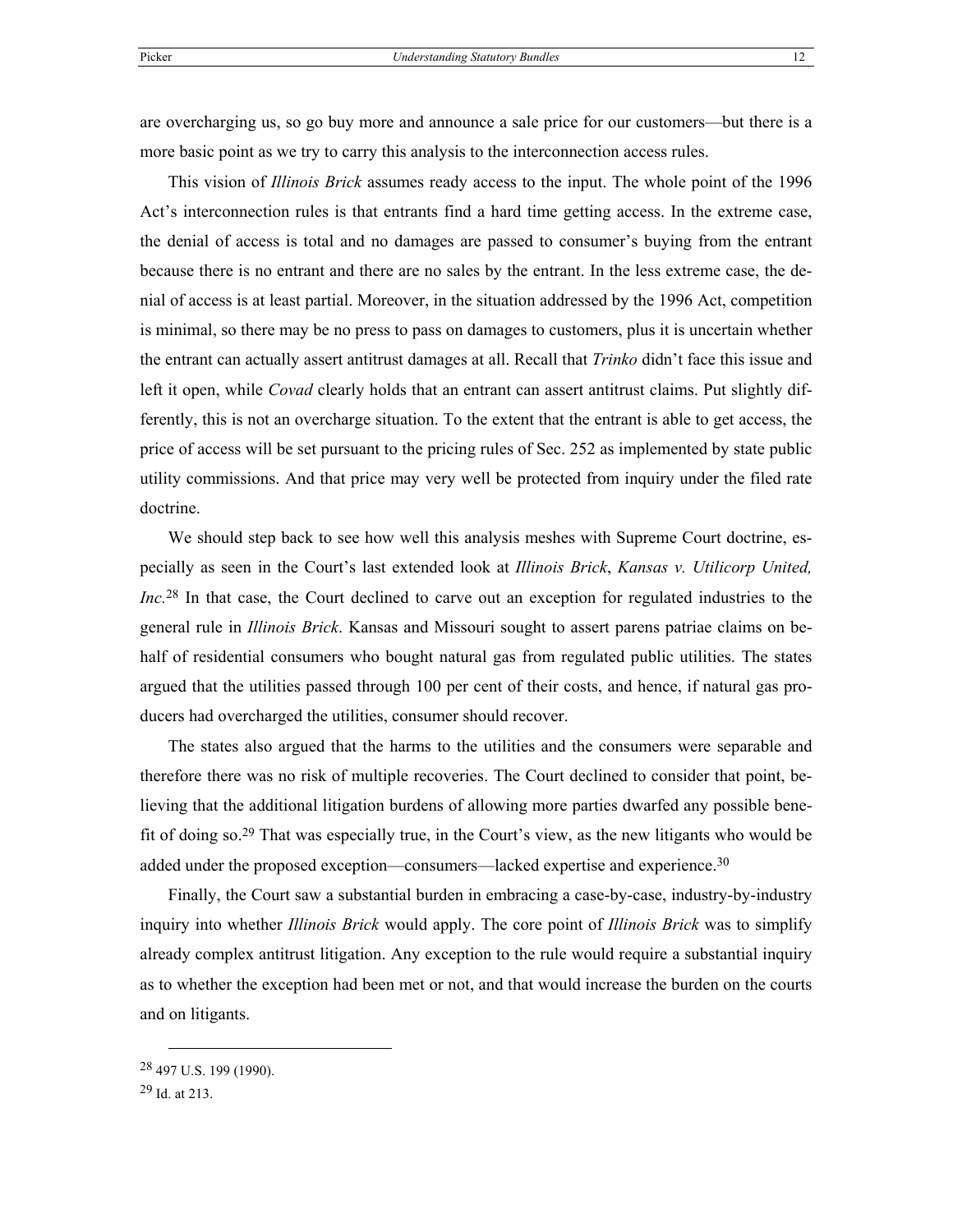I am not sure that there is a particularly good response to that. There might be much to be said in favor of a "balanced budget" approach to doctrinal wrinkles. So you want to add an exception to *Illinois Brick*? That will increase burdens on courts and litigants, so what other doctrine are you willing to give up to pay for the new wrinkle? It is folly to think that we can continually add doctrinal refinements and not suffer any cost—either direct litigation costs or error costs from the increased complexity. That is the Court's essential message in *Utilicorp United* and I am hard-pressed to believe that the Court is wrong.

It may be too slick a response to say that we can avoid that here by treating the issue in *Trinko* as being about telecommunications standing. The idea would be to leave *Illinois Brick* alone in antitrust, but when we approach to the question of standing proper in telecommunications, ignore the underlying message of the *Illinois Brick* cases and allow both entrant and consumers to sue. It is perhaps fair to say that the Court's concern in *Utilicorp United* was the classification burden of a case-by-case *Illinois Brick*. If Congress chooses to do that classification for the courts—as it could through clear standing rules in telecommunications regarding entrants and consumers—the case-by-case burden would be avoided.[31](#page-14-0)

#### **Conclusion**

The recent telecommunications trio of *Goldwasser*, *Trinko* and *Covad* raise interesting questions about the intersection of antitrust law and the 1996 Telecommunications Act. There are some nice questions about how to interleave the substance of the two regimes, but I have not considered those issues here. Instead, I have focused on the standing issues posed by a breach of an access obligation. As just a matter of analytics, I think there is much to be said in favor of calling off the standard *Illinois Bric*k rule in the breach of access situation. In the extreme case of a full breach of the access duty, there is no way in which the pass through idea that supports *Illinois Brick* can function. Instead, consumers are harmed through any incremental market power that the incumbent can exercise because of the competition avoided though the denial of access. Whether we would want to confer standing on consumers would then depend on making precise what we were seeking to accomplish through our antitrust remedies—for example, deterrence of breach vs. compensation for those breaches.

That said, the Supreme Court has expressed an understandable reluctance to add wrinkles to the *Illinois Brick* doctrine. I do not know exactly how many refinements to antitrust doctrine we

<sup>1</sup> 30 Id. at 215.

<span id="page-14-0"></span><sup>31</sup> Again, I haven't considered here whether Congress has actually done this in the 1996 Act itself on the question of standing to assert breach of the access duties of the Act.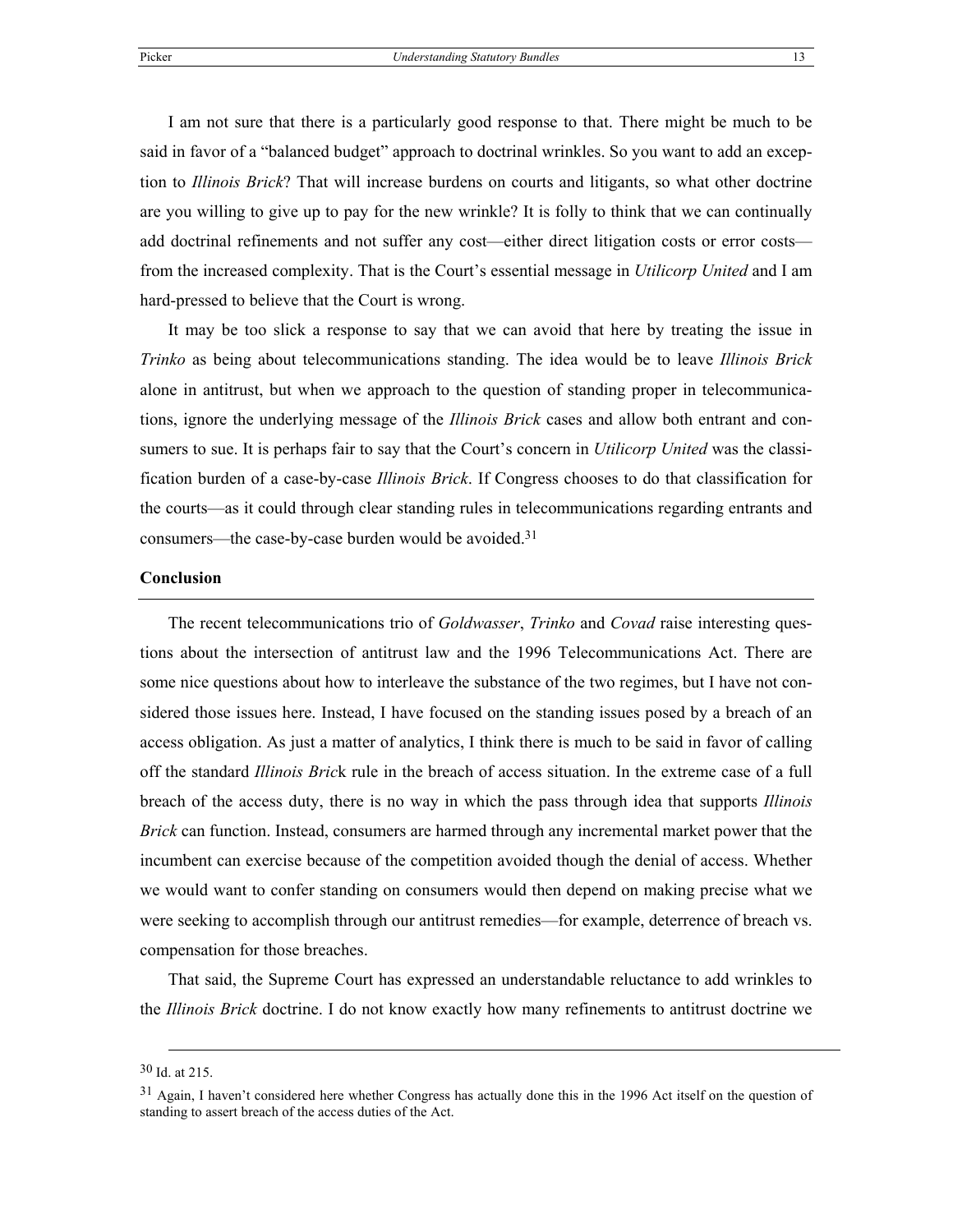can afford, but I do think that the Supreme Court is well-situated to gauge when enough is enough. That we have already reached that point seems to be the central message of *Utilicorp United*, one that comes across sufficiently loudly that even a relatively tone-deaf academic can hear it.

Readers with comments should address them to:

Randal C. Picker University of Chicago Law School 1111 East 60th Street Chicago, IL 60637 r-picker@uchicago.edu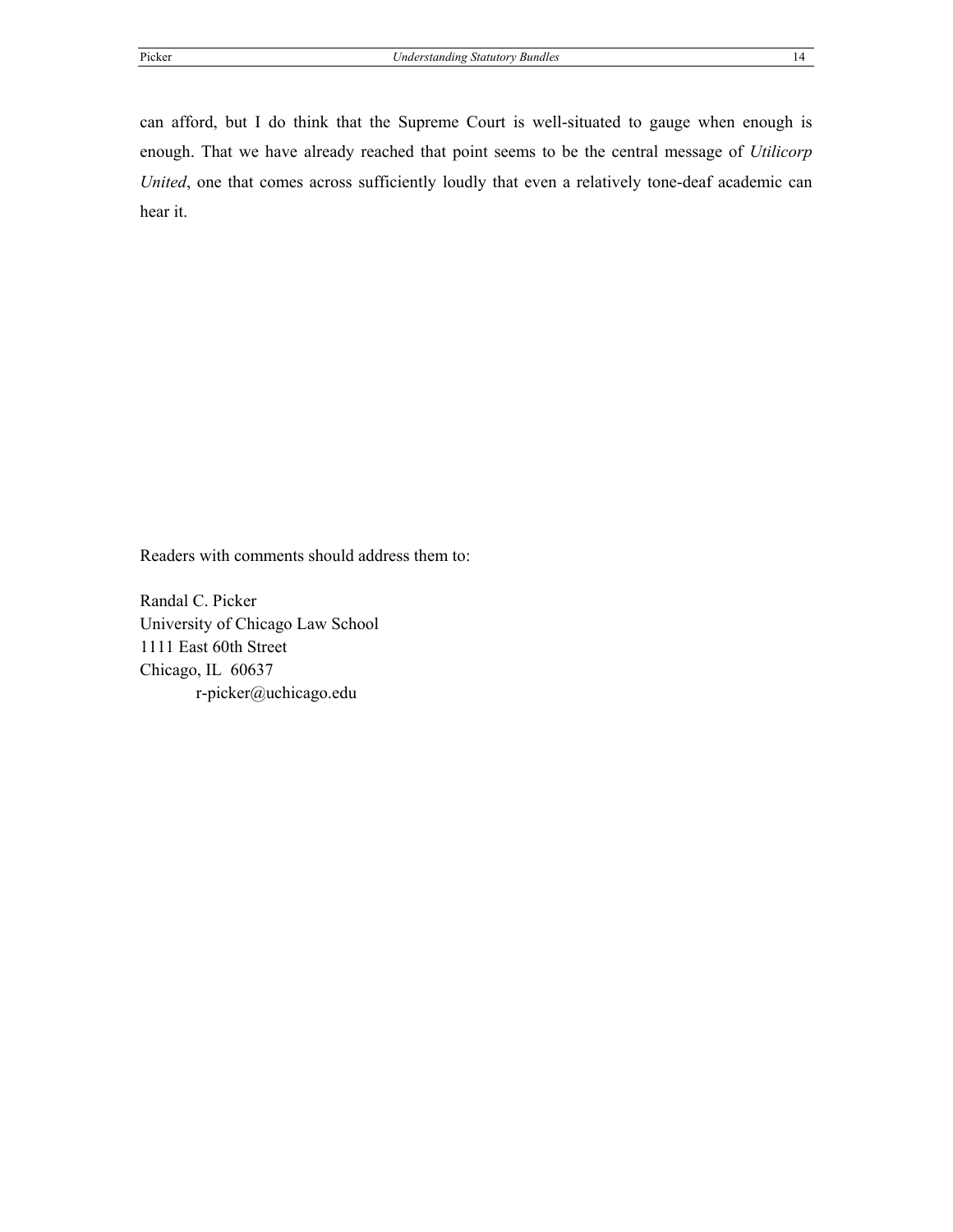## Chicago Working Papers in Law and Economics (Second Series)

- 1. William M. Landes, Copyright Protection of Letters, Diaries and Other Unpublished Works: An Economic Approach (July 1991)
- 2. Richard A. Epstein, The Path to *The T. J. Hooper*: The Theory and History of Custom in the Law of Tort (August 1991)
- 3. Cass R. Sunstein, On Property and Constitutionalism (September 1991)
- 4. Richard A. Posner, Blackmail, Privacy, and Freedom of Contract (February 1992)
- 5. Randal C. Picker, Security Interests, Misbehavior, and Common Pools (February 1992)
- 6. Tomas J. Philipson & Richard A. Posner, Optimal Regulation of AIDS (April 1992)
- 7. Douglas G. Baird, Revisiting Auctions in Chapter 11 (April 1992)
- 8. William M. Landes, Sequential versus Unitary Trials: An Economic Analysis (July 1992)
- 9. William M. Landes & Richard A. Posner, The Influence of Economics on Law: A Quantitative Study (August 1992)
- 10. Alan O. Sykes, The Welfare Economics of Immigration Law: A Theoretical Survey With An Analysis of U.S. Policy (September 1992)
- 11. Douglas G. Baird, 1992 Katz Lecture: Reconstructing Contracts (November 1992)
- 12. Gary S. Becker, The Economic Way of Looking at Life (January 1993)
- 13. J. Mark Ramseyer, Credibly Committing to Efficiency Wages: Cotton Spinning Cartels in Imperial Japan (March 1993)
- 14. Cass R. Sunstein, Endogenous Preferences, Environmental Law (April 1993)
- 15. Richard A. Posner, What Do Judges and Justices Maximize? (The Same Thing Everyone Else Does) (April 1993)
- 16. Lucian Arye Bebchuk and Randal C. Picker, Bankruptcy Rules, Managerial Entrenchment, and Firm-Specific Human Capital (August 1993)
- 17. J. Mark Ramseyer, Explicit Reasons for Implicit Contracts: The Legal Logic to the Japanese Main Bank System (August 1993)
- 18. William M. Landes and Richard A. Posner, The Economics of Anticipatory Adjudication (September 1993)
- 19. Kenneth W. Dam, The Economic Underpinnings of Patent Law (September 1993)
- 20. Alan O. Sykes, An Introduction to Regression Analysis (October 1993)
- 21. Richard A. Epstein, The Ubiquity of the Benefit Principle (March 1994)
- 22. Randal C. Picker, An Introduction to Game Theory and the Law (June 1994)
- 23. William M. Landes, Counterclaims: An Economic Analysis (June 1994)
- 24. J. Mark Ramseyer, The Market for Children: Evidence from Early Modern Japan (August 1994)
- 25. Robert H. Gertner and Geoffrey P. Miller, Settlement Escrows (August 1994)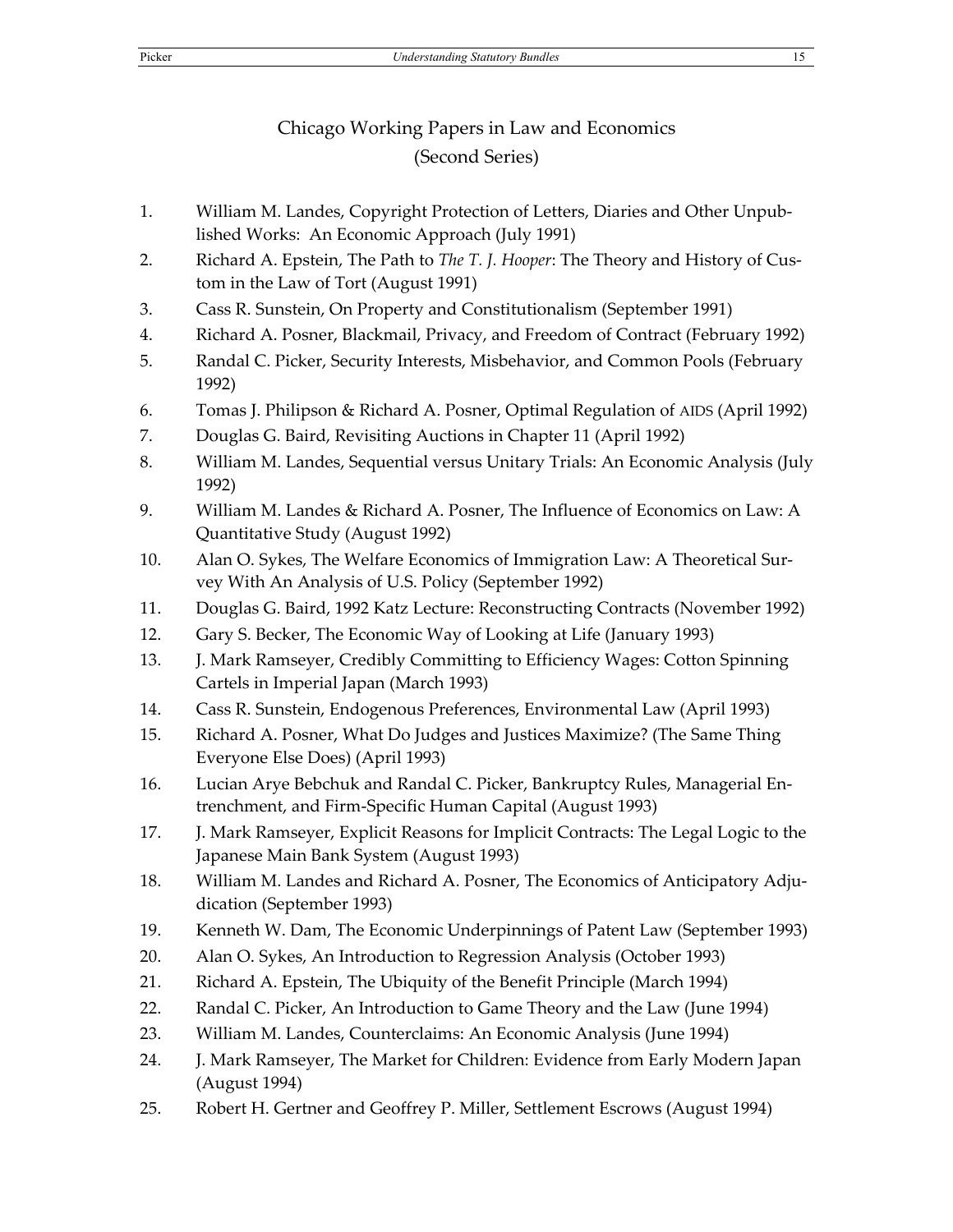| 26. | Kenneth W. Dam, Some Economic Considerations in the Intellectual Property<br>Protection of Software (August 1994)                                                                           |
|-----|---------------------------------------------------------------------------------------------------------------------------------------------------------------------------------------------|
| 27. | Cass R. Sunstein, Rules and Rulelessness, (October 1994)                                                                                                                                    |
| 28. | David Friedman, More Justice for Less Money: A Step Beyond Cimino (December<br>1994)                                                                                                        |
| 29. | Daniel Shaviro, Budget Deficits and the Intergenerational Distribution of Lifetime<br>Consumption (January 1995)                                                                            |
| 30. | Douglas G. Baird, The Law and Economics of Contract Damages (February 1995)                                                                                                                 |
| 31. | Daniel Kessler, Thomas Meites, and Geoffrey P. Miller, Explaining Deviations<br>from the Fifty Percent Rule: A Multimodal Approach to the Selection of Cases for<br>Litigation (March 1995) |
| 32. | Geoffrey P. Miller, Das Kapital: Solvency Regulation of the American Business<br>Enterprise (April 1995)                                                                                    |
| 33. | Richard Craswell, Freedom of Contract (August 1995)                                                                                                                                         |
| 34. | J. Mark Ramseyer, Public Choice (November 1995)                                                                                                                                             |
| 35. | Kenneth W. Dam, Intellectual Property in an Age of Software and Biotechnology<br>(November 1995)                                                                                            |
| 36. | Cass R. Sunstein, Social Norms and Social Roles (January 1996)                                                                                                                              |
| 37. | J. Mark Ramseyer and Eric B. Rasmusen, Judicial Independence in Civil Law Re-<br>gimes: Econometrics from Japan (January 1996)                                                              |
| 38. | Richard A. Epstein, Transaction Costs and Property Rights: Or Do Good Fences<br>Make Good Neighbors? (March 1996)                                                                           |
| 39. | Cass R. Sunstein, The Cost-Benefit State (May 1996)                                                                                                                                         |
| 40. | William M. Landes and Richard A. Posner, The Economics of Legal Disputes<br>Over the Ownership of Works of Art and Other Collectibles (July 1996)                                           |
| 41. | John R. Lott, Jr. and David B. Mustard, Crime, Deterrence, and Right-to-Carry<br>Concealed Handguns (August 1996)                                                                           |
| 42. | Cass R. Sunstein, Health-Health Tradeoffs (September 1996)                                                                                                                                  |
| 43. | G. Baird, The Hidden Virtues of Chapter 11: An Overview of the Law and Eco-<br>nomics of Financially Distressed Firms (March 1997)                                                          |
| 44. | Richard A. Posner, Community, Wealth, and Equality (March 1997)                                                                                                                             |
| 45. | William M. Landes, The Art of Law and Economics: An Autobiographical Essay<br>(March 1997)                                                                                                  |
| 46. | Cass R. Sunstein, Behavioral Analysis of Law (April 1997)                                                                                                                                   |
| 47. | John R. Lott, Jr. and Kermit Daniel, Term Limits and Electoral Competitiveness:<br>Evidence from California's State Legislative Races (May 1997)                                            |
| 48. | Randal C. Picker, Simple Games in a Complex World: A Generative Approach to<br>the Adoption of Norms (June 1997)                                                                            |
| 49. | Richard A. Epstein, Contracts Small and Contracts Large: Contract Law through<br>the Lens of Laissez-Faire (August 1997)                                                                    |
|     |                                                                                                                                                                                             |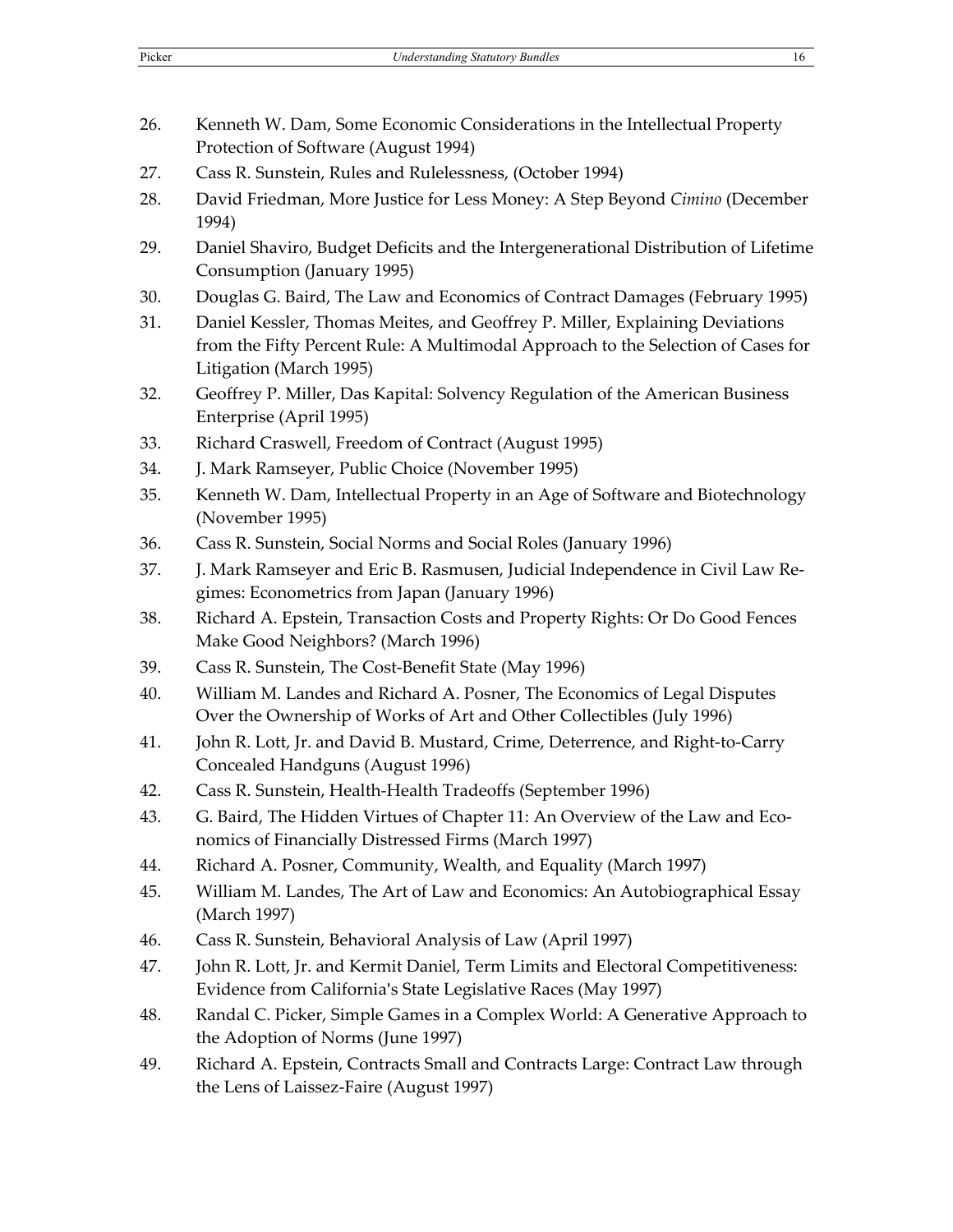| 50. | Cass R. Sunstein, Daniel Kahneman, and David Schkade, Assessing Punitive<br>Damages (with Notes on Cognition and Valuation in Law) (December 1997)                                                     |
|-----|--------------------------------------------------------------------------------------------------------------------------------------------------------------------------------------------------------|
| 51. | William M. Landes, Lawrence Lessig, and Michael E. Solimine, Judicial Influence:<br>A Citation Analysis of Federal Courts of Appeals Judges (January 1998)                                             |
| 52. | John R. Lott, Jr., A Simple Explanation for Why Campaign Expenditures are In-<br>creasing: The Government is Getting Bigger (February 1998)                                                            |
| 53. | Richard A. Posner, Values and Consequences: An Introduction to Economic<br>Analysis of Law (March 1998)                                                                                                |
| 54. | Denise DiPasquale and Edward L. Glaeser, Incentives and Social Capital: Are<br>Homeowners Better Citizens? (April 1998)                                                                                |
| 55. | Christine Jolls, Cass R. Sunstein, and Richard Thaler, A Behavioral Approach to<br>Law and Economics (May 1998)                                                                                        |
| 56. | John R. Lott, Jr., Does a Helping Hand Put Others At Risk?: Affirmative Action,<br>Police Departments, and Crime (May 1998)                                                                            |
| 57. | Cass R. Sunstein and Edna Ullmann-Margalit, Second-Order Decisions (June<br>1998)                                                                                                                      |
| 58. | Jonathan M. Karpoff and John R. Lott, Jr., Punitive Damages: Their Determinants,<br>Effects on Firm Value, and the Impact of Supreme Court and Congressional At-<br>tempts to Limit Awards (July 1998) |
| 59. | Kenneth W. Dam, Self-Help in the Digital Jungle (August 1998)                                                                                                                                          |
| 60. | John R. Lott, Jr., How Dramatically Did Women's Suffrage Change the Size and<br>Scope of Government? (September 1998)                                                                                  |
| 61. | Kevin A. Kordana and Eric A. Posner, A Positive Theory of Chapter 11 (October<br>1998)                                                                                                                 |
| 62. | David A. Weisbach, Line Drawing, Doctrine, and Efficiency in the Tax Law (No-<br>vember 1998)                                                                                                          |
| 63. | Jack L. Goldsmith and Eric A. Posner, A Theory of Customary International Law<br>(November 1998)                                                                                                       |
| 64. | John R. Lott, Jr., Public Schooling, Indoctrination, and Totalitarianism (December<br>1998)                                                                                                            |
| 65. | Cass R. Sunstein, Private Broadcasters and the Public Interest: Notes Toward A<br>"Third Way" (January 1999)                                                                                           |
| 66. | Richard A. Posner, An Economic Approach to the Law of Evidence (February<br>1999)                                                                                                                      |
| 67. | Yannis Bakos, Erik Brynjolfsson, Douglas Lichtman, Shared Information Goods<br>(February 1999)                                                                                                         |
| 68. | Kenneth W. Dam, Intellectual Property and the Academic Enterprise (February<br>1999)                                                                                                                   |
| 69. | Gertrud M. Fremling and Richard A. Posner, Status Signaling and the Law, with<br>Particular Application to Sexual Harassment (March 1999)                                                              |
| 70. | Cass R. Sunstein, Must Formalism Be Defended Empirically? (March 1999)                                                                                                                                 |
|     |                                                                                                                                                                                                        |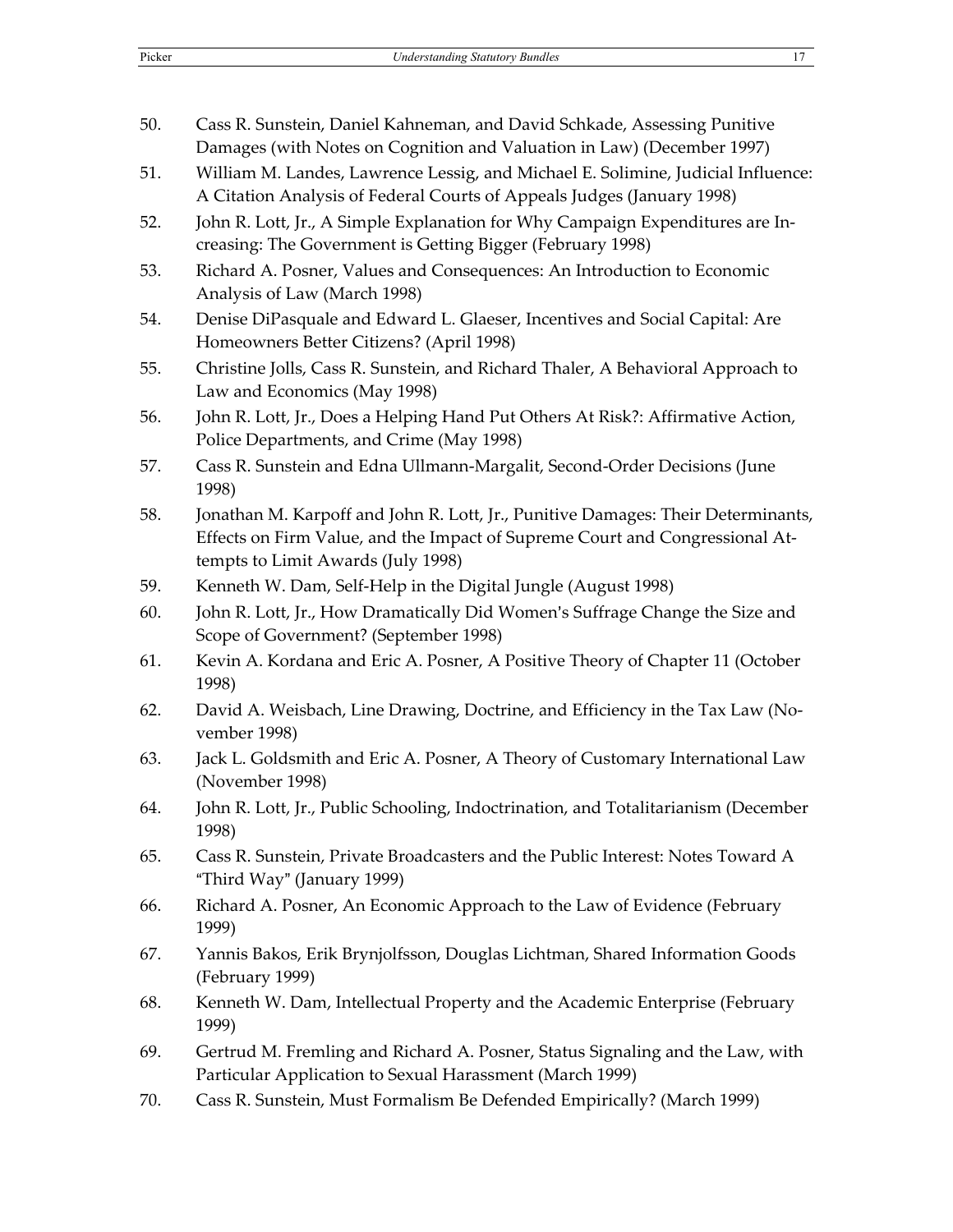- 71. Jonathan M. Karpoff, John R. Lott, Jr., and Graeme Rankine, Environmental Violations, Legal Penalties, and Reputation Costs (March 1999)
- 72. Matthew D. Adler and Eric A. Posner, Rethinking Cost-Benefit Analysis (April 1999)
- 73. John R. Lott, Jr. and William M. Landes, Multiple Victim Public Shooting, Bombings, and Right-to-Carry Concealed Handgun Laws: Contrasting Private and Public Law Enforcement (April 1999)
- 74. Lisa Bernstein, The Questionable Empirical Basis of Article 2's Incorporation Strategy: A Preliminary Study (May 1999)
- 75. Richard A. Epstein, Deconstructing Privacy: and Putting It Back Together Again (May 1999)
- 76. William M. Landes, Winning the Art Lottery: The Economic Returns to the Ganz Collection (May 1999)
- 77. Cass R. Sunstein, David Schkade, and Daniel Kahneman, Do People Want Optimal Deterrence? (June 1999)
- 78. Tomas J. Philipson and Richard A. Posner, The Long-Run Growth in Obesity as a Function of Technological Change (June 1999)
- 79. David A. Weisbach, Ironing Out the Flat Tax (August 1999)
- 80. Eric A. Posner, A Theory of Contract Law under Conditions of Radical Judicial Error (August 1999)
- 81. David Schkade, Cass R. Sunstein, and Daniel Kahneman, Are Juries Less Erratic than Individuals? Deliberation, Polarization, and Punitive Damages (September 1999)
- 82. Cass R. Sunstein, Nondelegation Canons (September 1999)
- 83. Richard A. Posner, The Theory and Practice of Citations Analysis, with Special Reference to Law and Economics (September 1999)
- 84. Randal C. Picker, Regulating Network Industries: A Look at *Intel* (October 1999)
- 85. Cass R. Sunstein, Cognition and Cost-Benefit Analysis (October 1999)
- 86. Douglas G. Baird and Edward R. Morrison, Optimal Timing and Legal Decisionmaking: The Case of the Liquidation Decision in Bankruptcy (October 1999)
- 87. Gertrud M. Fremling and Richard A. Posner, Market Signaling of Personal Characteristics (November 1999)
- 88. Matthew D. Adler and Eric A. Posner, Implementing Cost-Benefit Analysis When Preferences Are Distorted (November 1999)
- 89. Richard A. Posner, Orwell versus Huxley: Economics, Technology, Privacy, and Satire (November 1999)
- 90. David A. Weisbach, Should the Tax Law Require Current Accrual of Interest on Derivative Financial Instruments? (December 1999)
- 91. Cass R. Sunstein, The Law of Group Polarization (December 1999)
- 92. Eric A. Posner, Agency Models in Law and Economics (January 2000)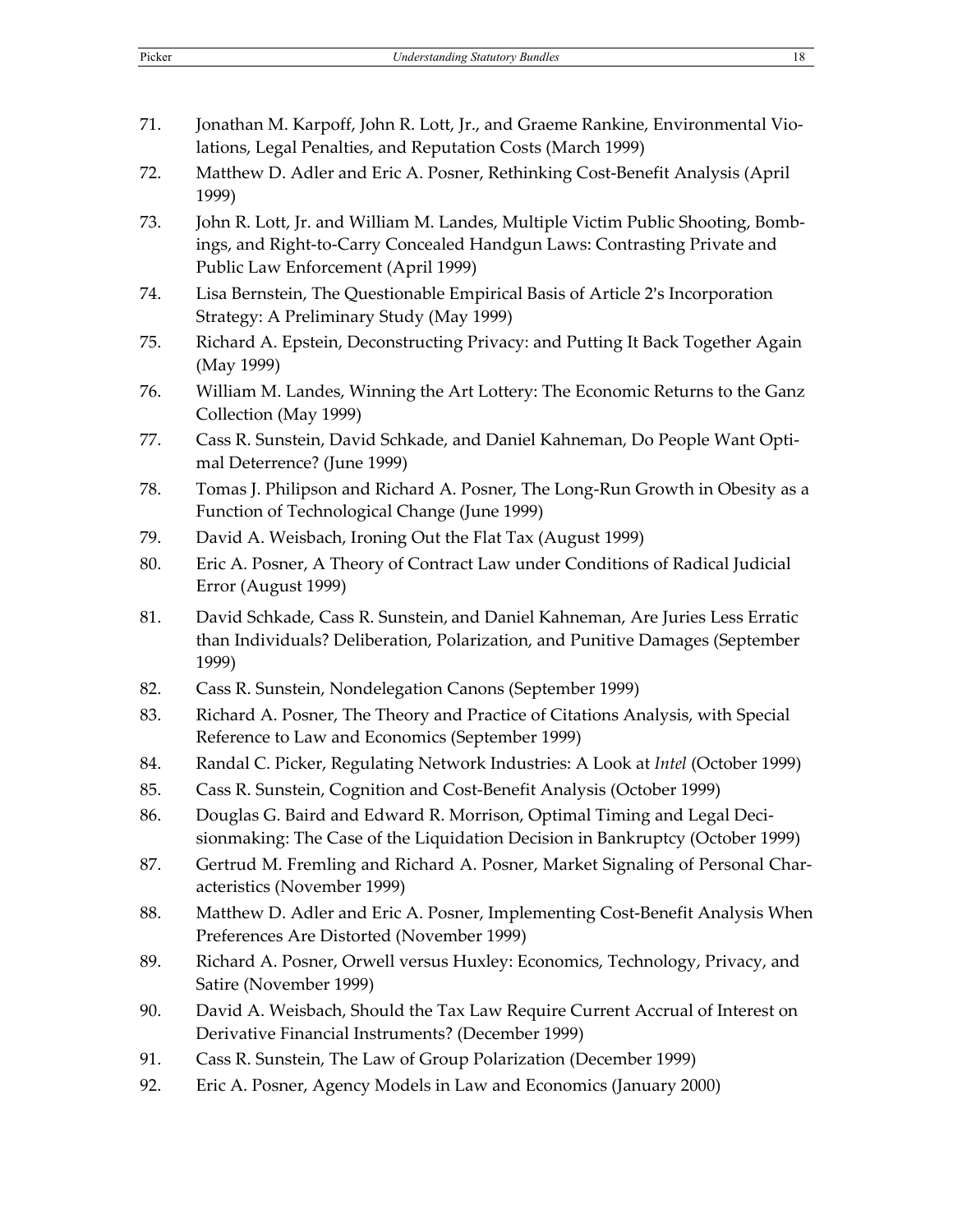- 93. Karen Eggleston, Eric A. Posner, and Richard Zeckhauser, Simplicity and Complexity in Contracts (January 2000)
- 94. Douglas G. Baird and Robert K. Rasmussen, Boyd's Legacy and Blackstone's Ghost (February 2000)
- 95. David Schkade, Cass R. Sunstein, Daniel Kahneman, Deliberating about Dollars: The Severity Shift (February 2000)
- 96. Richard A. Posner and Eric B. Rasmusen, Creating and Enforcing Norms, with Special Reference to Sanctions (March 2000)
- 97. Douglas Lichtman, Property Rights in Emerging Platform Technologies (April 2000)
- 98. Cass R. Sunstein and Edna Ullmann-Margalit, Solidarity in Consumption (May 2000)
- 99. David A. Weisbach, An Economic Analysis of Anti-Tax Avoidance Laws (May 2000, revised May 2002)
- 100. Cass R. Sunstein, Human Behavior and the Law of Work (June 2000)
- 101. William M. Landes and Richard A. Posner, Harmless Error (June 2000)
- 102. Robert H. Frank and Cass R. Sunstein, Cost-Benefit Analysis and Relative Position (August 2000)
- 103. Eric A. Posner, Law and the Emotions (September 2000)
- 104. Cass R. Sunstein, Cost-Benefit Default Principles (October 2000)
- 105. Jack Goldsmith and Alan Sykes, The Dormant Commerce Clause and the Internet (November 2000)
- 106. Richard A. Posner, Antitrust in the New Economy (November 2000)
- 107. Douglas Lichtman, Scott Baker, and Kate Kraus, Strategic Disclosure in the Patent System (November 2000)
- 108. Jack L. Goldsmith and Eric A. Posner, Moral and Legal Rhetoric in International Relations: A Rational Choice Perspective (November 2000)
- 109. William Meadow and Cass R. Sunstein, Statistics, Not Experts (December 2000)
- 110. Saul Levmore, Conjunction and Aggregation (December 2000)
- 111. Saul Levmore, Puzzling Stock Options and Compensation Norms (December 2000)
- 112. Richard A. Epstein and Alan O. Sykes, The Assault on Managed Care: Vicarious Liability, Class Actions and the Patient's Bill of Rights (December 2000)
- 113. William M. Landes, Copyright, Borrowed Images and Appropriation Art: An Economic Approach (December 2000)
- 114. Cass R. Sunstein, Switching the Default Rule (January 2001)
- 115. George G. Triantis, Financial Contract Design in the World of Venture Capital (January 2001)
	- 116. Jack Goldsmith, Statutory Foreign Affairs Preemption (February 2001)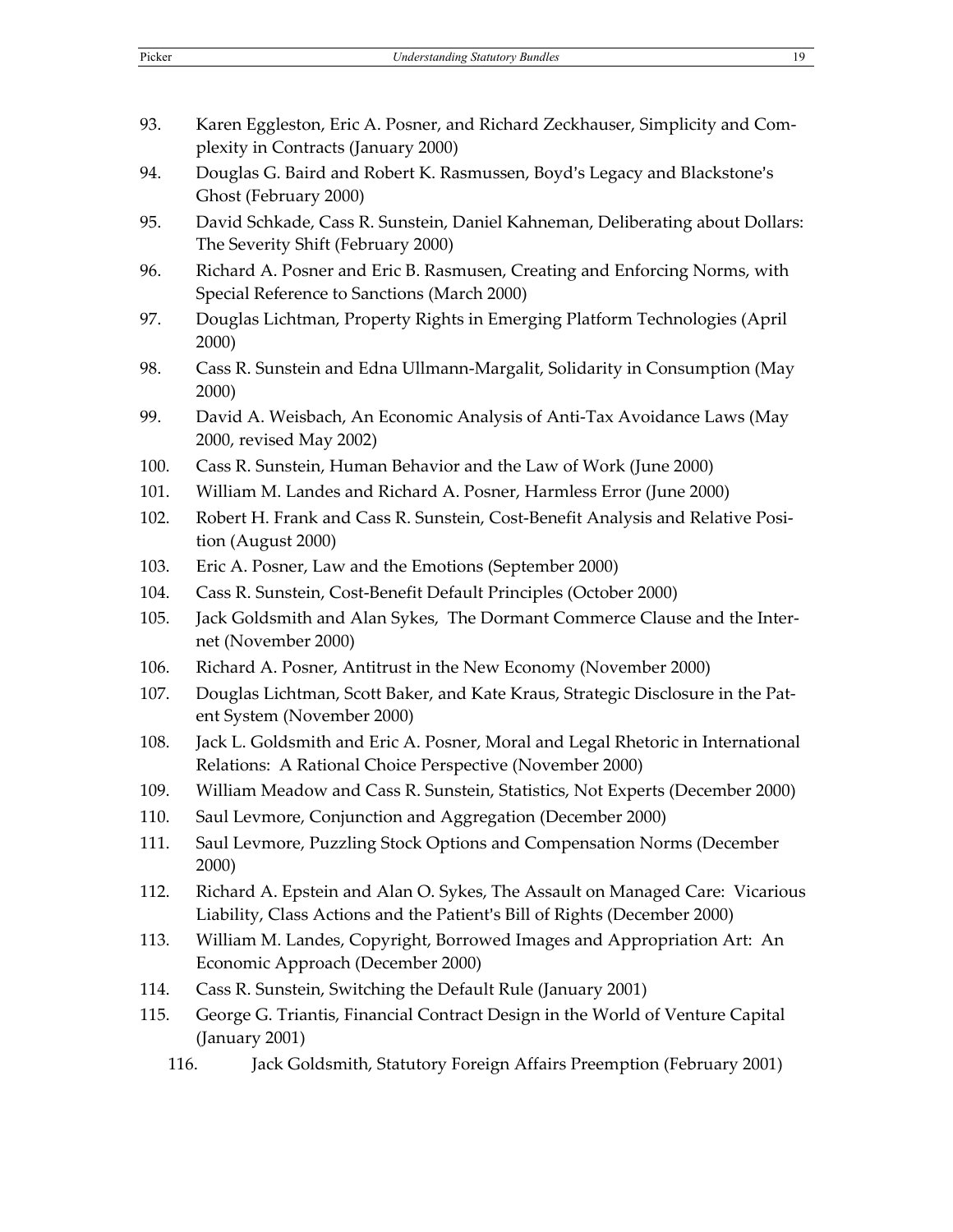| 117. | Richard Hynes and Eric A. Posner, The Law and Economics of Consumer Fi-<br>nance (February 2001)                                                     |
|------|------------------------------------------------------------------------------------------------------------------------------------------------------|
| 118. | Cass R. Sunstein, Academic Fads and Fashions (with Special Reference to Law)<br>(March 2001)                                                         |
| 119. | Eric A. Posner, Controlling Agencies with Cost-Benefit Analysis: A Positive Po-<br>litical Theory Perspective (April 2001)                           |
| 120. | Douglas G. Baird, Does Bogart Still Get Scale? Rights of Publicity in the Digital<br>Age (April 2001)                                                |
| 121. | Douglas G. Baird and Robert K. Rasmussen, Control Rights, Priority Rights and<br>the Conceptual Foundations of Corporate Reorganization (April 2001) |
| 122. | David A. Weisbach, Ten Truths about Tax Shelters (May 2001)                                                                                          |
| 123. | William M. Landes, What Has the Visual Arts Rights Act of 1990 Accomplished?<br>(May 2001)                                                           |
| 124. | Cass R. Sunstein, Social and Economic Rights? Lessons from South Africa (May<br>2001)                                                                |
| 125. | Christopher Avery, Christine Jolls, Richard A. Posner, and Alvin E. Roth, The<br>Market for Federal Judicial Law Clerks (June 2001)                  |
| 126. | Douglas G. Baird and Edward R. Morrison, Bankruptcy Decision Making (June<br>2001)                                                                   |
| 127. | Cass R. Sunstein, Regulating Risks after ATA (June 2001)                                                                                             |
| 128. | Cass R. Sunstein, The Laws of Fear (June 2001)                                                                                                       |
| 129. | Richard A. Epstein, In and Out of Public Solution: The Hidden Perils of Property<br>Transfer (July 2001)                                             |
| 130. | Randal C. Picker, Pursuing a Remedy in Microsoft: The Declining Need for Cen-<br>tralized Coordination in a Networked World (July 2001)              |
| 131. | Cass R. Sunstein, Daniel Kahneman, David Schkade, and Ilana Ritov, Predictably<br>Incoherent Judgments (July 2001)                                   |
| 132. | Eric A. Posner, Courts Should Not Enforce Government Contracts (August 2001)                                                                         |
| 133. | Lisa Bernstein, Private Commercial Law in the Cotton Industry: Creating Coop-<br>eration through Rules, Norms, and Institutions (August 2001)        |
| 134. | Richard A. Epstein, The Allocation of the Commons: Parking and Stopping on the<br>Commons (August 2001)                                              |
| 135. | Cass R. Sunstein, The Arithmetic of Arsenic (September 2001)                                                                                         |
| 136. | Eric A. Posner, Richard Hynes, and Anup Malani, The Political Economy of<br>Property Exemption Laws (September 2001)                                 |
| 137. | Eric A. Posner and George G. Triantis, Covenants Not to Compete from an In-<br>complete Contracts Perspective (September 2001)                       |
| 138. | Cass R. Sunstein, Probability Neglect: Emptions, Worst Cases, and Law (No-<br>vember 2001)                                                           |
| 139. | Randall S. Kroszner and Philip E. Strahan, Throwing Good Money after Bad?<br>Board Connections and Conflicts in Bank Lending (December 2001)         |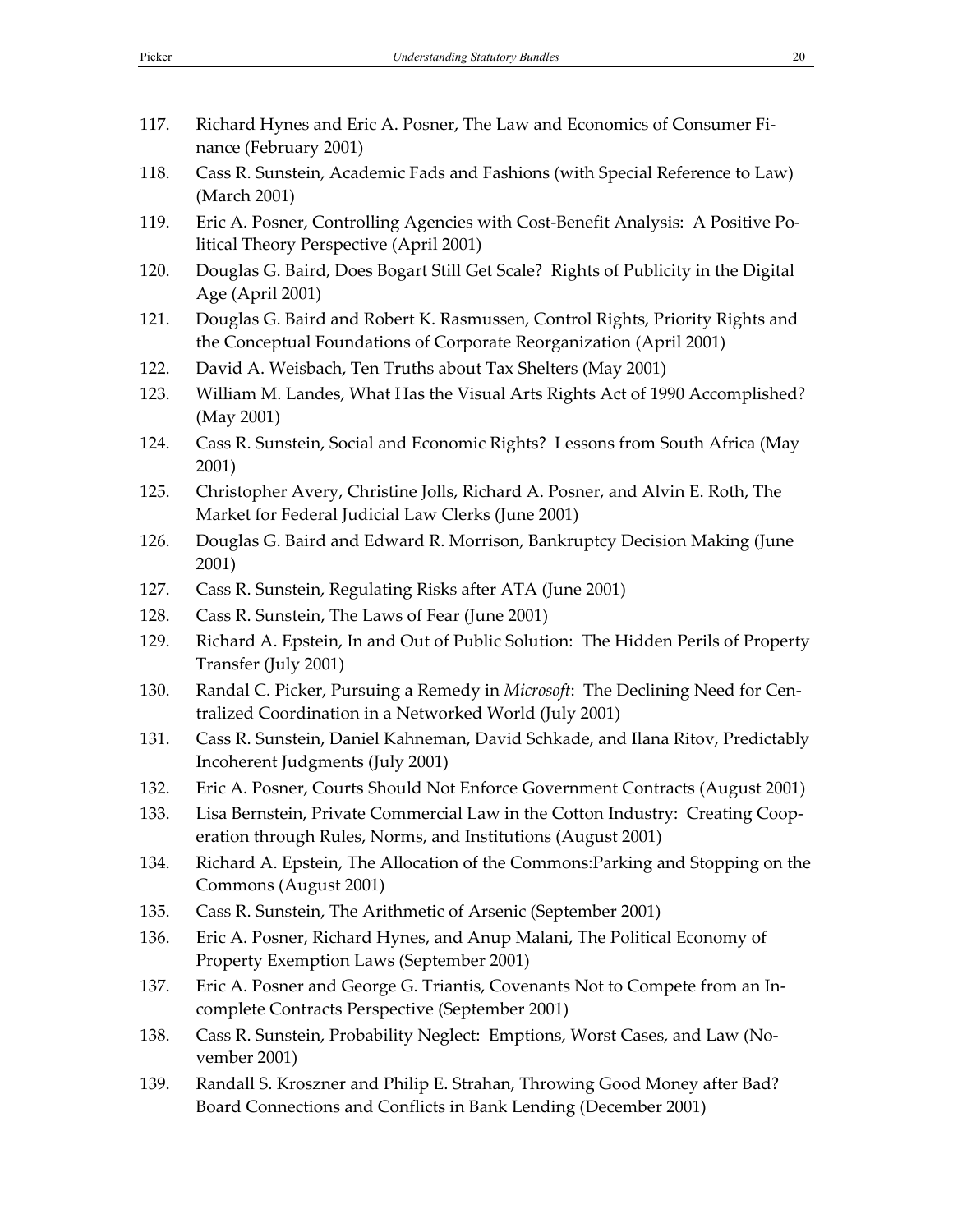| 140. | Alan O. Sykes, TRIPs, Pharmaceuticals, Developing Countries, and the Doha "So-<br>lution" (February 2002)                                                                     |
|------|-------------------------------------------------------------------------------------------------------------------------------------------------------------------------------|
| 141. | Edna Ullmann-Margalit and Cass R. Sunstein, Inequality and Indignation (Feb-<br>ruary 2002)                                                                                   |
| 142. | Daniel N. Shaviro and David A. Weisbach, The Fifth Circuit Gets It Wrong in<br>Compaq v. Commissioner (February 2002) (Published in Tax Notes, January 28,<br>2002)           |
| 143. | Warren F. Schwartz and Alan O. Sykes, The Economic Structure of Renegotiation<br>and Dispute Resolution in the WTO/GATT System (March 2002, Journal of Legal<br>Studies 2002) |
| 144. | Richard A. Epstein, HIPAA on Privacy: Its Unintended and Intended Conse-<br>quences (March 2002, forthcoming Cato Journal, summer 2002)                                       |
| 145. | David A. Weisbach, Thinking Ouside the Little Boxes (March 2002, Texas Law Re-<br>view)                                                                                       |
| 146. | Eric A. Posner, Economic Analysis of Contract Law after Three Decades: Success<br>or Failure (March 2002)                                                                     |
| 147. | Randal C. Picker, Copyright as Entry Policy: The Case of Digital Distribution<br>(April 2002, The Antitrust Bulletin)                                                         |
| 148. | David A. Weisbach, Taxes and Torts in the Redistribution of Income (April 2002,<br>Coase Lecture February 2002)                                                               |
| 149. | Cass R. Sunstein, Beyond the Precautionary Principle (April 2002)                                                                                                             |
| 150. | Robert W. Hahn and Cass R. Sunstein, A New Executive Order for Improving<br>Federal Regulation? Deeper and Wider Cost-Benefit Analysis (April 2002)                           |
| 151. | Douglas Lichtman, Copyright as a Rule of Evidence (May 2002, updated January<br>2003)                                                                                         |
| 152. | Richard A. Epstein, Steady the Course: Property Rights in Genetic Material (May<br>2002)                                                                                      |
| 153. | Jack Goldsmith and Cass R. Sunstein, Military Tribunals and Legal Culture:<br>What a Difference Sixty Years Makes (June 2002)                                                 |
| 154. | William M. Landes and Richard A. Posner, Indefinitely Renewable Copyright<br>(July 2002)                                                                                      |
| 155. | Anne Gron and Alan O. Sykes, Terrorism and Insurance Markets: A Role for the<br>Government as Insurer? (July 2002)                                                            |
| 156. | Cass R. Sunstein and Adrian Vermeule, Interpretation and Institutions (July<br>2002)                                                                                          |
| 157. | Cass R. Sunstein, The Rights of Animals: A Very Short Primer (August 2002)                                                                                                    |
| 158. | Cass R. Sunstein, Avoiding Absurdity? A New Canon in Regulatory Law (with<br>Notes on Interpretive Theory) (August 2002)                                                      |
| 159. | Randal C. Picker, From Edison to the Broadcast Flag: Mechanisms of Consent<br>and Refusal and the Propertization of Copyright (September 2002)                                |
| 160. | Eric A. Posner, A Theory of the Laws of War (September 2002)                                                                                                                  |